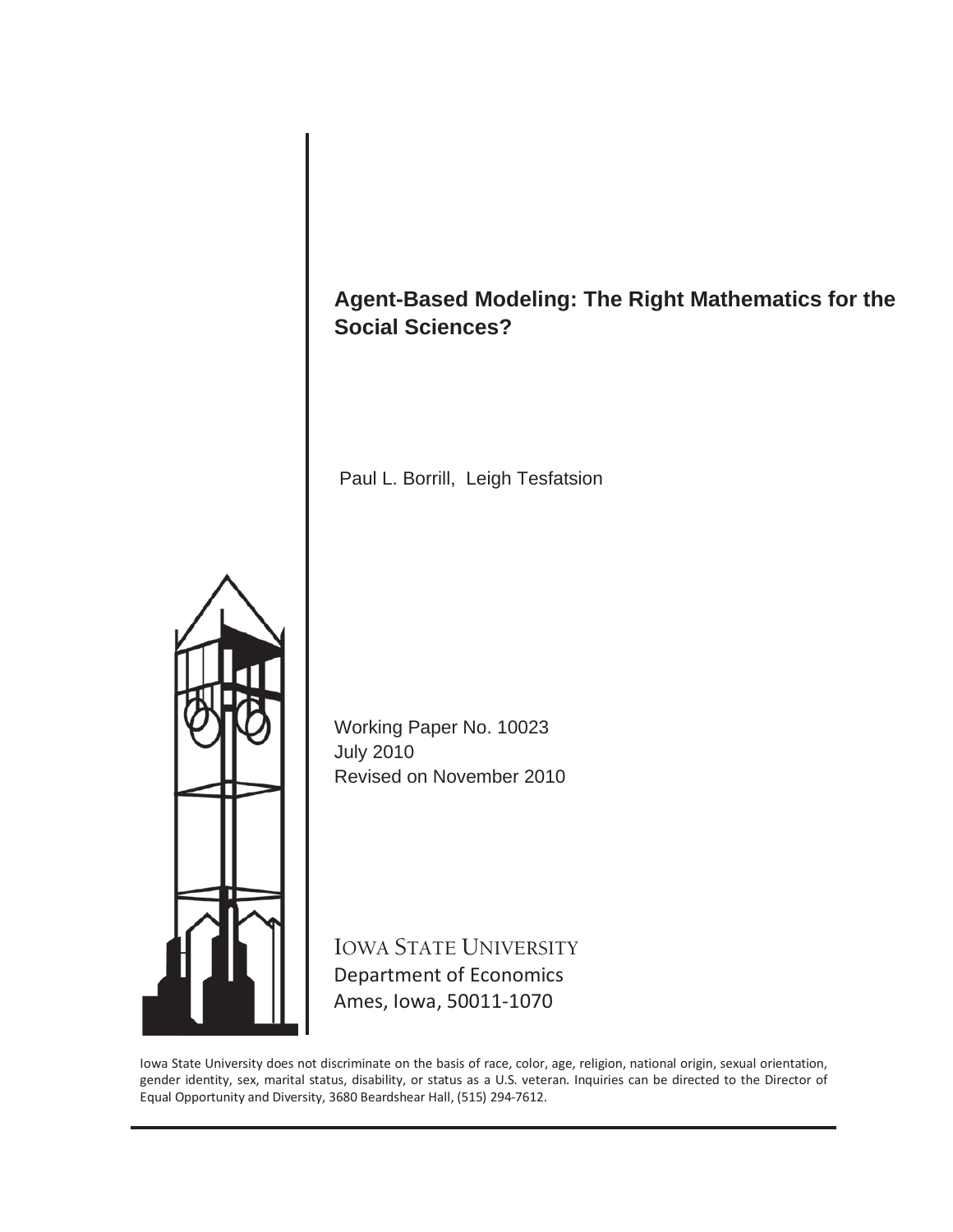# Agent-based modeling: The right mathematics for the social sciences?

Paul L. Borrill and Leigh Tesfatsion

### Abstract:

This study provides a basic introduction to agent-based modeling (ABM) as a powerful blend of classical and constructive mathematics, with a primary focus on its applicability for social science research. The typical goals of ABM social science researchers are discussed along with the culture-dish nature of their computer experiments. The applicability of ABM for science more generally is also considered, with special attention to physics. Finally, two distinct types of ABM applications are summarized in order to illustrate concretely the duality of ABM: Real-world systems can not only be simulated with verisimilitude using ABM; they can also be efficiently and robustly designed and constructed on the basis of ABM principles.

# 1 Introduction

As in the physical sciences, theoretical modeling in the social sciences typically entails the specification and analysis of parameterized systems of differential equations. Many critical insights have been obtained by social scientists using this powerful classical mathematics approach.

Nevertheless, it is extremely difficult to capture physical, institutional, and behavioral aspects of social systems with empirical fidelity and still retain analytical

Paul Borrill

REPLICUS Software Corporation, 4287 Miranda Avenue, Palo Alto, CA 94306, USA, e-mail: paul@borrill.com,

Leigh Tesfatsion (Corresponding Author)

Professor of Economics, Mathematics, and Electrical & Computer Engineering, Heady 375, Iowa State University, Ames, IA, USA 50011-1070 USA, e-mail: tesfatsi@iastate.edu, http://www.econ.iastate.edu/tesfatsi/

Latest Revision: 29 June 2011. To appear in John Bryan Davis and D. Wade Hands, eds, *Elgar Companion to Recent Economic Methodology*, Edward Elgar Publishers, 2011.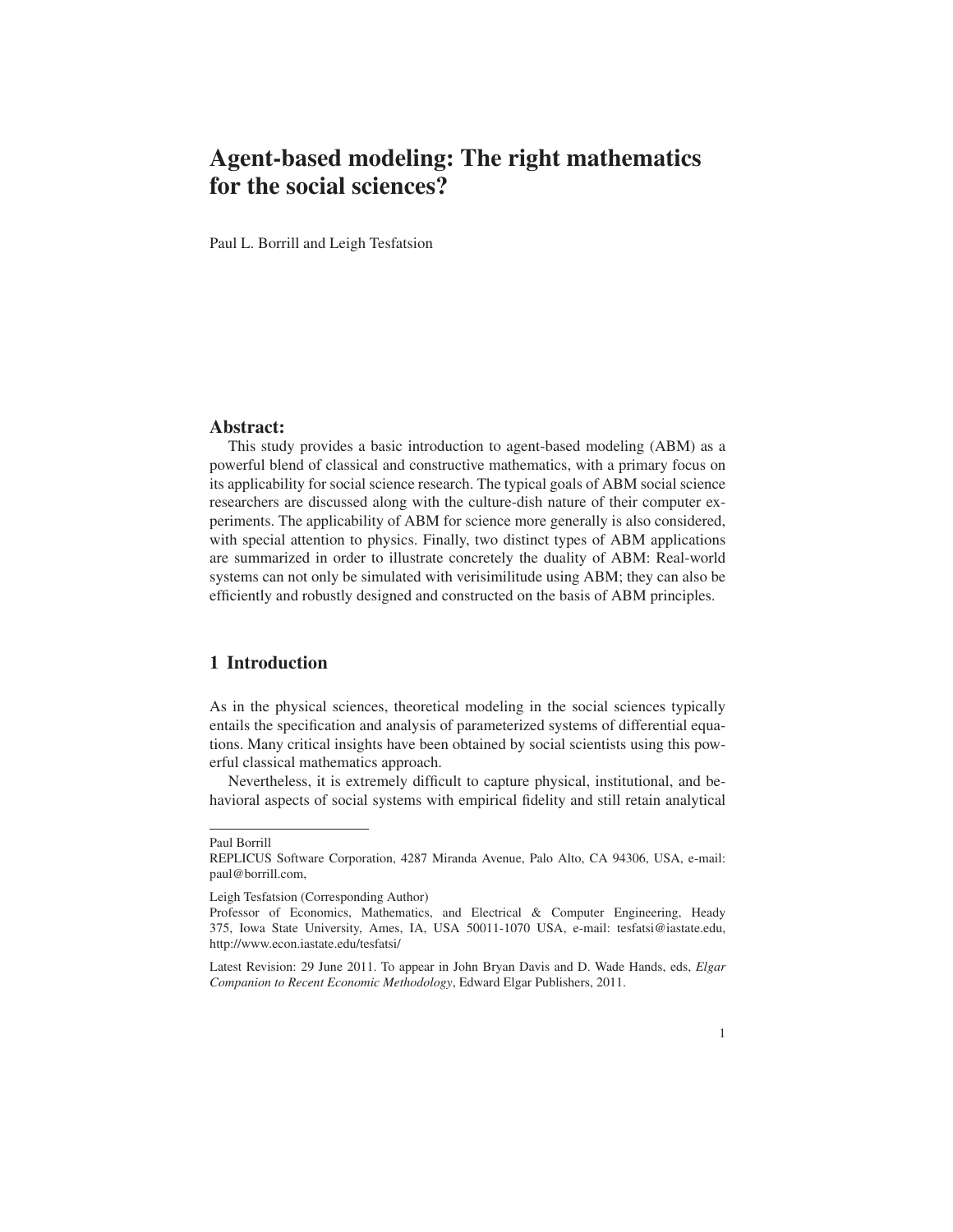tractability. Entities in social systems are neither infinitesimally small nor infinitely many, nor are their identities or behaviors necessarily indistinguishable from one another. Common simplifications, such as assumed homogeneous behaviors or the existence of single representative agents, are thus problematic. Moreover, the social sciences cannot separate observers from "the real world out there." Rather, social scientists must consider multiple observers in a continual co-evolving interaction with each other and with their environment.

This leads us to question whether other forms of traditional mathematics, or even new forms of mathematics, might better serve the purposes of social scientists. In short, what is the "right" mathematics for the social sciences? Moreover, if a "right" mathematics exists for the social sciences, what are the implications for the physical sciences? And what can the social and physical sciences learn from each other?

As elaborated in Bridges (2009), constructive mathematics is distinguished from classical mathematics by the strict interpretation of "there exists" (∃) as "we can construct." Classical mathematicans accept the *law of the excluded middle (LEM)*: For any proposition P, either P is true or its negation is true; there is no middle ground that evades this decidability logic. Thus, classical mathematicians accept existence proofs based on proof by contradiction: If the negation of P is not true, then P must be true. In contrast, constructive mathematicians require a direct proof that P is true in the form of a computational procedure in order to rule out both the falseness *and the undecidability* of P. Constructive proofs can, in principle, be realized as computer programs. Constructive mathematics thus embodies the fundamental concepts of information, and the limitations on knowledge, implied by modern computability theory (Bridges 1999, Eberbach et al. 2004).

This distinction provides a dramatically different perspective on how we perceive models in our mind in relation to the real-world systems they are intended to represent. For example, social system modelers using classical mathematics typically assume (explicitly or implicitly) that all modeled decision makers share common knowledge about an objective reality, even if there is no constructive way in which these decision makers could attain this common knowledge. In contrast, social system modelers advocating a constructive mathematics approach have argued that the "reality" of each modeled decision maker ought to be limited to whatever that decision maker is able to compute (Velupillai 2010).

In this study we argue that *Agent-Based Modeling (ABM)* is an alternative and potentially more appropriate form of mathematics for the social sciences. Roughly, ABM is the computational modeling of systems as collections of autonomous interacting entities. As will be clarified in subsequent sections, ABM is a powerful blend of classical and constructive mathematical approaches.

Section 2 provides a basic introduction to the ABM methodology as an alternative form of mathematics, with a primary focus on its applicability for social science research.<sup>1</sup> Section 3 describes typical goals of ABM social science researchers and

<sup>&</sup>lt;sup>1</sup> Detailed discussions of the ABM methodology in relation to the social sciences can be found in Epstein (2006), Gilbert (2007), Macy and Willer (2002), and Tesfatsion and Judd (2006). Annotated pointers to on-line ABM readings, research groups, and software resources can be found in Axelrod and Tesfatsion (2010) and Tesfatsion (2010a).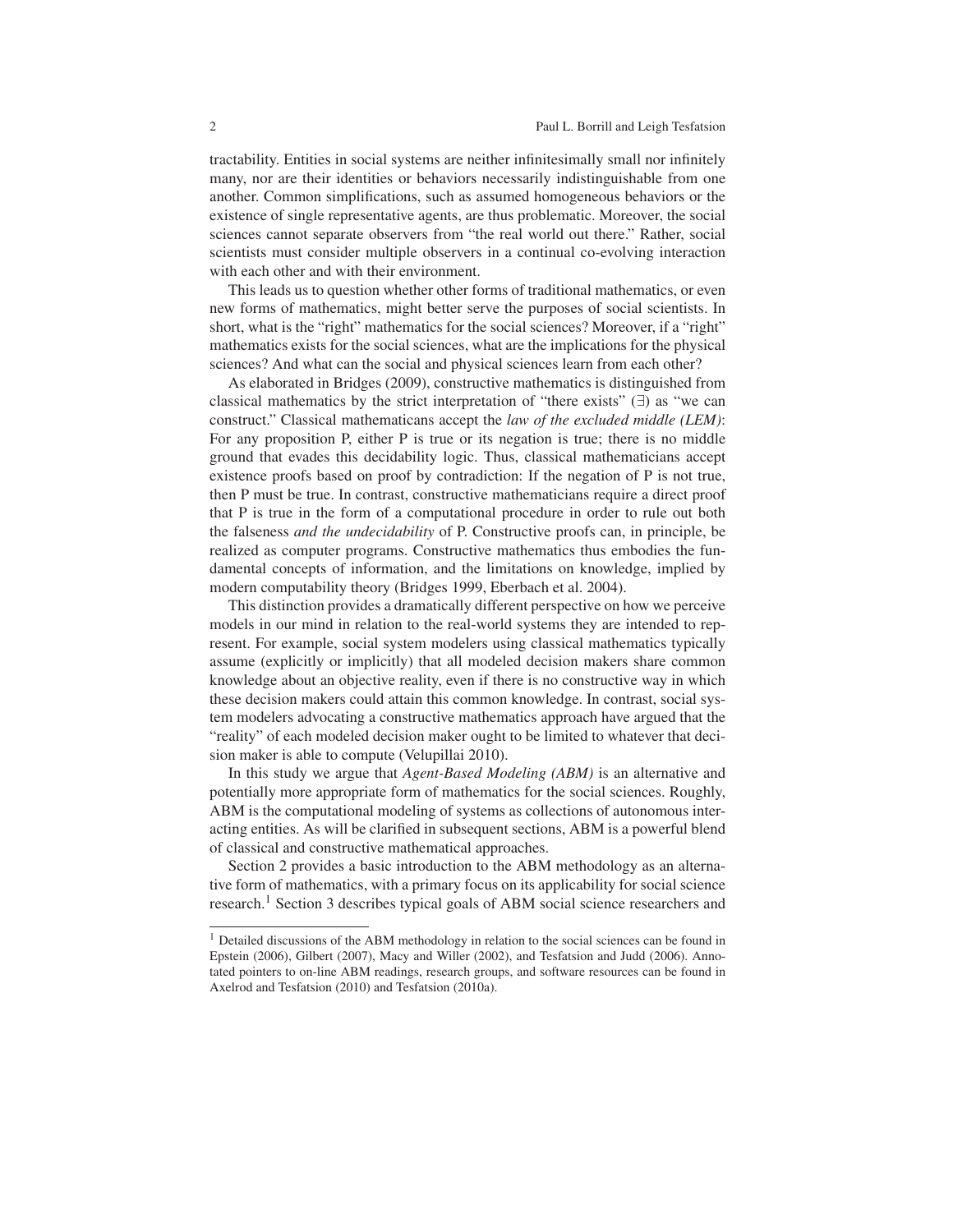the "culture-dish" nature of their computer experiments. It also provides pointers to active ABM social science research areas. The applicability of ABM for science more generally is considered in Sections 4 and 5, with special attention to physics. This broader perspective highlights the conceptual similarity and applicability of agent representations across various scientific disciplines. Section 6 summarizes two ABM applications that illustrate concretely the duality of ABM: Real-world systems can not only be *simulated* with verisimilitude using ABM; they can also be efficiently and robustly *designed and constructed* on the basis of ABM principles. Concluding remarks are provided in Section 7.

# 2 What is ABM?

### *2.1 ABM as an Alternative Form of Mathematics*

Social systems consist of heterogeneous communicating entities in an evolving network of relationships. One branch of mathematics that deals with networks of relationships is graph theory, and significant new perspectives and results are emerging from that field (Albert and Barabási 2002). Another is category theory, which specifies relationships (morphisms) among collections of objects as first-class citizens along with the objects themselves (MacLane 1998). Category theory is being promoted as the intellectual successor to set theory, which for generations has been considered the foundation of mathematics.

Graph theory and category theory are powerful tools supporting deductive reasoning in many sciences, including the social sciences. Indeed, as discussed by Laubenbacher et al. (2009, Section 6.3), certain classes of ABMs representable as finite dynamical system "objects" with appropriately defined types of morphisms can be shown to constitute a category. Nevertheless, the classical idea that we can deduce solutions (or "future states") for systems *a priori*, purely from a study of their structural characteristics, is beginning to be overshadowed by the realization that many systems are computationally irreducible (Laughlin and Pines, 2000).

More precisely, for systems that are strongly interactive and/or highly sensitive to initial conditions, it is often not practical (or even possible) to predict their global outcomes in advance of actual implementation even when their laws of motion are known. Examples include John Conway's Game of Life, Aristid Lindenmayer's Lsystems, Benoit Mandelbrot's generated fractal sets, Stephen Wolfram's elementary cellular automata (class four), and a long list of other foundational contributions too numerous to mention. Social systems appear to be subject to this form of computational irreducibility. Not only in practice, but now also in theory, we have come to realize that the only option we have to understand the global properties of many social systems of interest is to build and run computer models of these systems and observe what happens.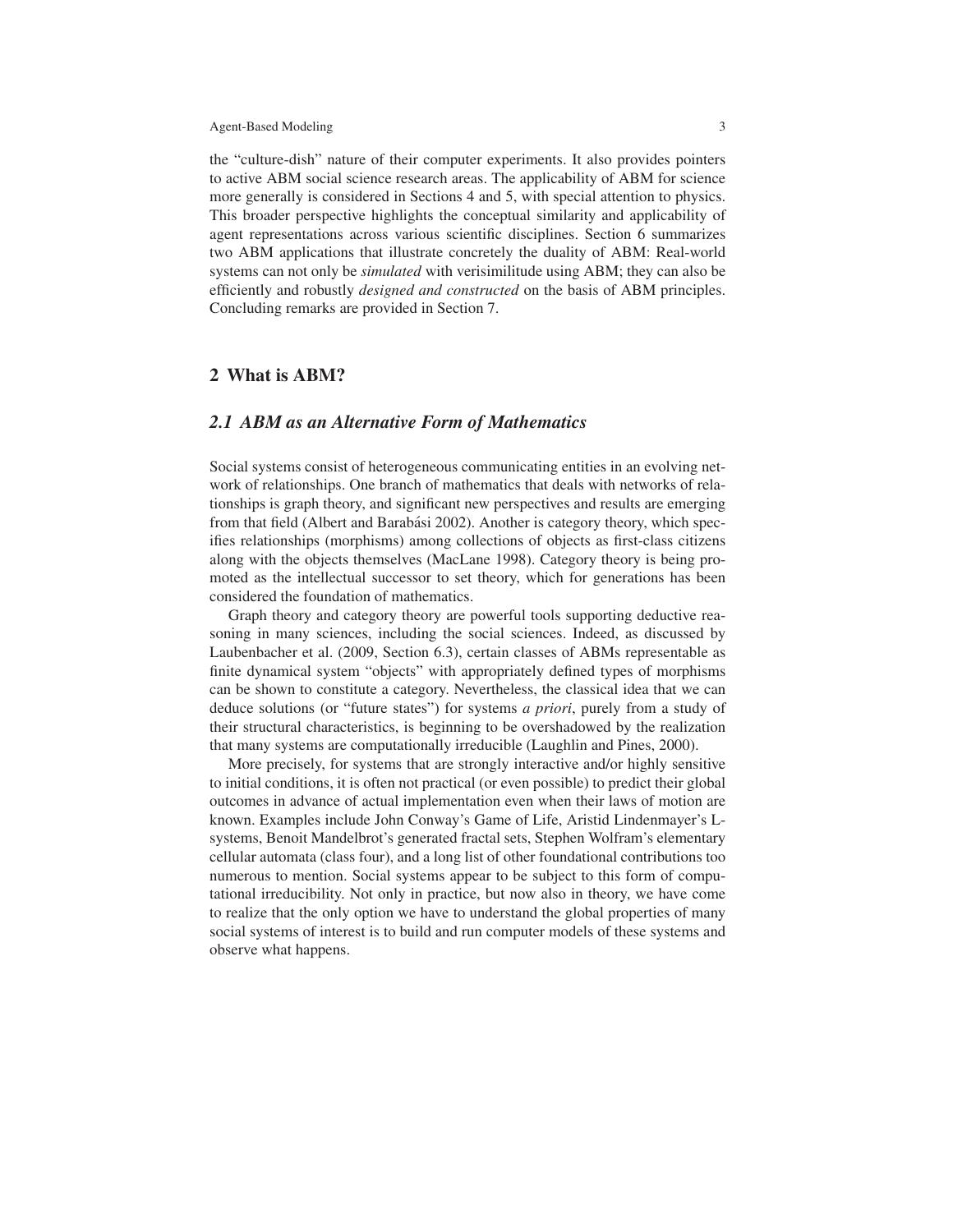The computer modeling approach advocated here is the relatively young and stilldeveloping methodology known as *Agent-Based Modeling (ABM)*. In this approach, systems are modeled as collections of autonomous interacting entities ("agents") with encapsulated functionality that operate within a computational world.

As elaborated below, ABM combines constructive and classical modeling approaches. As is true for real people, agents can only acquire new data about their world constructively, through interactions. Nevertheless, again like real people, ABM agents can have *uncomputable beliefs* about their world that influence their interactions. These uncomputable beliefs can arise from inborn (initially configured) attributes, from communications received from other agents, and/or from the use of non-constructive methods (e.g., proof by contradiction) to interpret acquired data. These uncomputable beliefs enable agents to make creative leaps, to come up with new ideas about their world not currently supportable by measurements, observations, or logical extrapolations from existing information – in short, to be Smolin's *seers* (Smolin, Chapter 18, 2002).

The import of this ABM blending of constructive and classical mathematics depends upon the purpose at hand. For example, for descriptive purposes, it permits human behavior to be captured with greater fidelity than simple algorithmic representations. For optimization purposes, it permits a deeper and more creative exploration of large domains, a melding of experience-tempered guesswork with stepby-step computation that could vastly extend the power of traditional finite search methods.

ABMs with no runtime interaction with external systems are Turing computable; hence, in principle, they can be equivalently expressed as finite systems of discretetime recursive equations over finite state domains (Axtell, Section 2.1, 2003; Epstein, Chapter 2, 2006; Laubenbacher et al. 2009). However, ABMs can also be constructed to support persistent run-time interactions between computer agents and real-world entities via general types of input-output data streams. That is, ABMs can be *data-driven dynamic applications systems* (Darema 2005).

Data-driven ABMs are a form of interactive system called *Super-Turing Machines* by Eberbach et al. (2004) and Goldin et al. (2006). The latter authors argue that Super-Turing Machines constitute a new class of computation models capable of going beyond Turing Machines and algorithms. This claim is disputed in part by Prasse and Rittgen (1998). Nevertheless, the possibility of constructing ABMs as open systems with external runtime interactions and information flows has exciting practical ramifications even if the full computational and philosophical implications remain controversial (LeBaron and Tesfatsion 2008).

Finally, as will be illustrated concretely in Section 6.3, ABM is more than a modeling methodology; ABM principles can also be used to construct real-world systems. Examples include shopbots, automated Internet auctions, smart-grid electronic devices, and data storage systems. The resulting real-world systems can, in turn, be simulated by ABMs that mimic their basic architecture and constituent agent types. This natural duality affords researchers an opportunity, perhaps for the first time in history, to faithfully match the behavior of computer models to real de-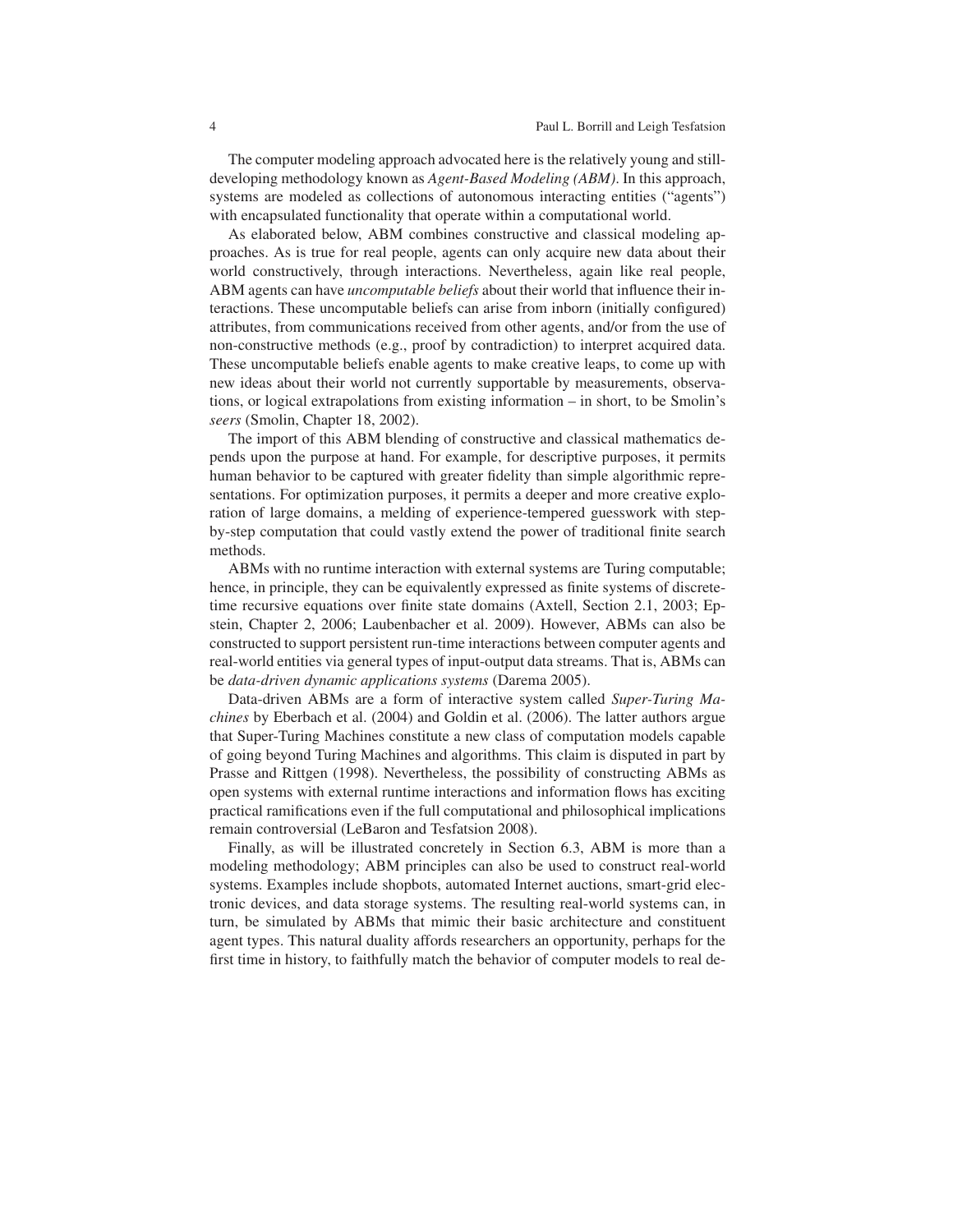ployed systems. This should permit unprecedented predictive power, well beyond that achievable with either analytical models or traditional simulations.

We therefore view ABM as a bona fide member of the mathematician's toolbox, suitable for the study of complex interactive processes in all scientific disciplines. Nevertheless, ABM is particularly congruent to social systems because of the ease of mapping agents to recognizable social entities and the natural hierarchical selforganization readily seen in social systems. We thus see the social sciences, including economics, as among the most promising areas for ABM application.

### *2.2 ABM Agents*

*Agents* in ABM are entities that encapsulate data as well as methods that act on this data. $<sup>2</sup>$  As illustrated in Fig. 1, ABM agents can represent a broad spectrum</sup> of entities ranging from passive physical materials governed by relatively simple dynamical methods, such as physical decay, to individual or group *decision-making agents (DMAgents)* with social capabilities.



Fig. 1 Illustrative partial agent hierarchy for an economic ABM. Upward-pointing (black) arrows denote "is a" relationships and downward-pointing (red) arrows denote "has a" relationships.

<sup>&</sup>lt;sup>2</sup> *Object-oriented programming (OOP)* represents "objects" as encapsulated bundles of data and methods. ABMs are now commonly implemented either directly in OOP languages or by means of toolkits based on OOP languages. Nevertheless, the current structure of these languages is overly rigid for many ABM purposes in terms of the permitted forms of encapsulation, distribution, interagent communication, and the envisioned degree of object autonomy (Jennings 2000). Although work-arounds are possible, ABM researchers would surely benefit from having a "new kind of programming" built from scratch with greater input from social scientists. Indeed, many initiatives along these lines are already under way (Tesfatsion 2010b).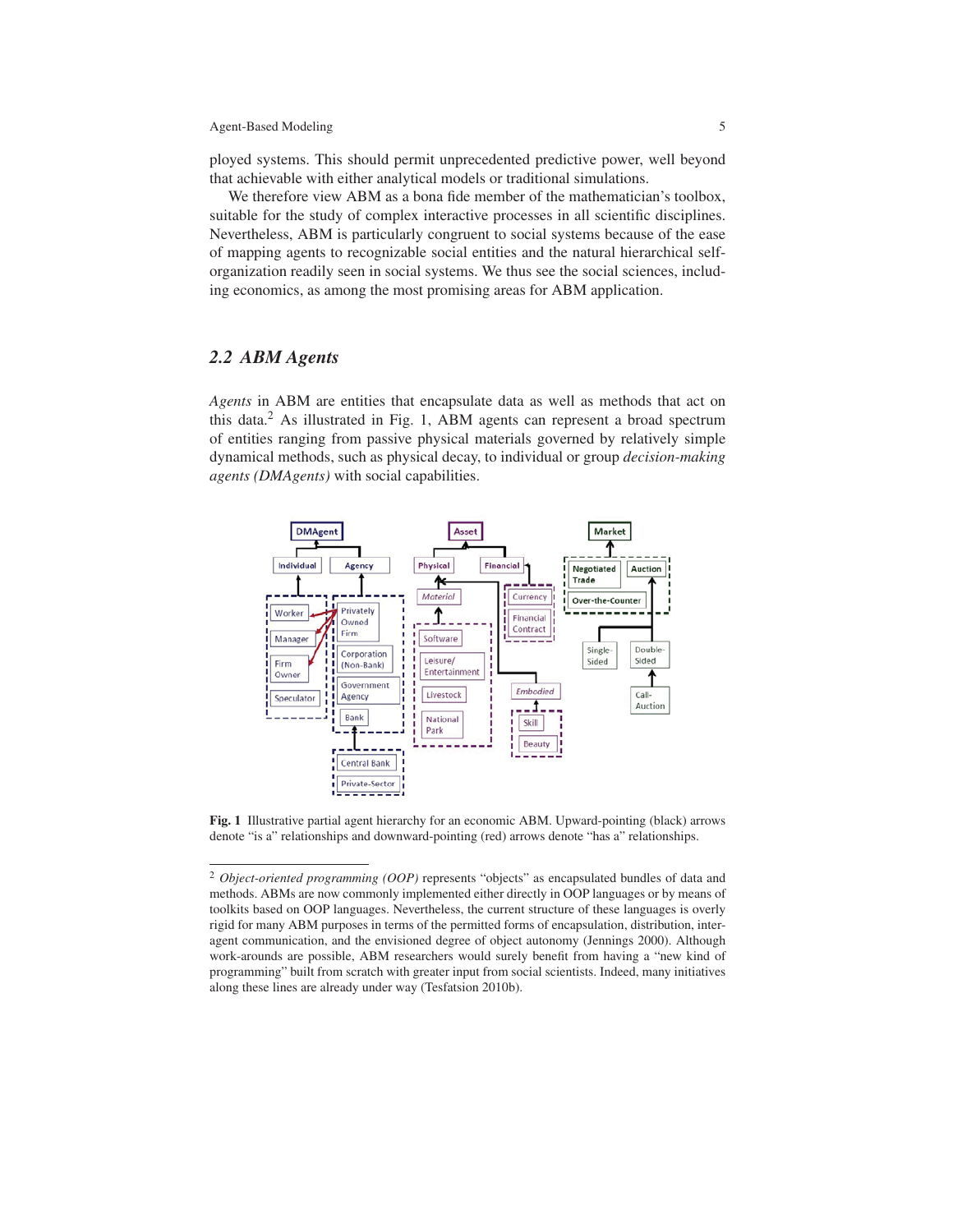ABM provides wide latitude when it comes to specifying the complexity and plasticity of agent representations. Analytical tractability is no longer a valid excuse for simplifications. Rather, for any particular purpose at hand, ABM researchers must decide the most appropriate level for their initial agent representations, the degree to which individual agent representations can undergo structural change over time, and the degree to which agent populations can evolve over time.

For example, an individual ABM agent can have a small number of simple fixed methods resulting in a relatively small range of if-then individually expressed behaviors within its world, similar to the fixed rules in cellular automata (von Neumann, 1951; Wolfram 2002). Just as the simple fixed rules of a chess game can produce an enormously large space of different games through player interactions, the simple fixed methods of individual agents within ABMs can produce unexpectedly rich global system behaviors through agent interactions.

Alternatively, individual ABM agents can have methods permitting more complex behaviors characteristic of people in real life. These behaviors can include: state-conditioned adaptive response (if this happens, what should I do?); anticipatory learning (if I do this, what will happen?); intertemporal planning; social communication; goal-directed learning leading to changes in state-conditioned responses; and reproduction (birth and death) leading to changes in the composition of agent populations.

The goals guiding goal-directed learning and action choice for ABM agents can be inborn or evolved. Moreover, these goals can be open-ended in form: for example, "maintain high power status," or "avoid bankruptcy," or "earn as much as possible" for oneself or for a group. An ABM agent with open-ended goals is more aptly described as a tracker rather than as an optimizer or satisficer, and its goal-seeking methods have no natural finite termination point apart from the termination of the agent itself.

The data and methods of each ABM agent are *encapsulated* in the sense that their form and content can be hidden from other agents. An agent communicates with other agents only through its *public interface*, the subset of its data and methods that other agents are permitted to see.

Agent encapsulation gives ABMs a striking resemblance to real-world systems. Information hiding (state containment) results in uncertainty in agent interactions, in the sense that agents can never be entirely certain how other agents will behave. Even if an agent is acting in accordance with a fixed private behavioral method, it can appear as a "different entity" in different interactions at different times due to the differences in its expressed behaviors induced in these interactions.

Moreover, in any ABM that is *closed* – that is, without external runtime interactions – agent encapsulation enforces the real-world constraint that all calculations must be carried out by the agents that actually reside within the ABM world. Free-floating procedures and restrictions influencing ABM world outcomes, such as global continuity or equilibrium conditions externally imposed across agents, are not permitted. Conversely, the procedures and restrictions encapsulated in the methods of a particular ABM agent can only be implemented using the particular resources available to that agent. An ABM agent that exhausts its resources is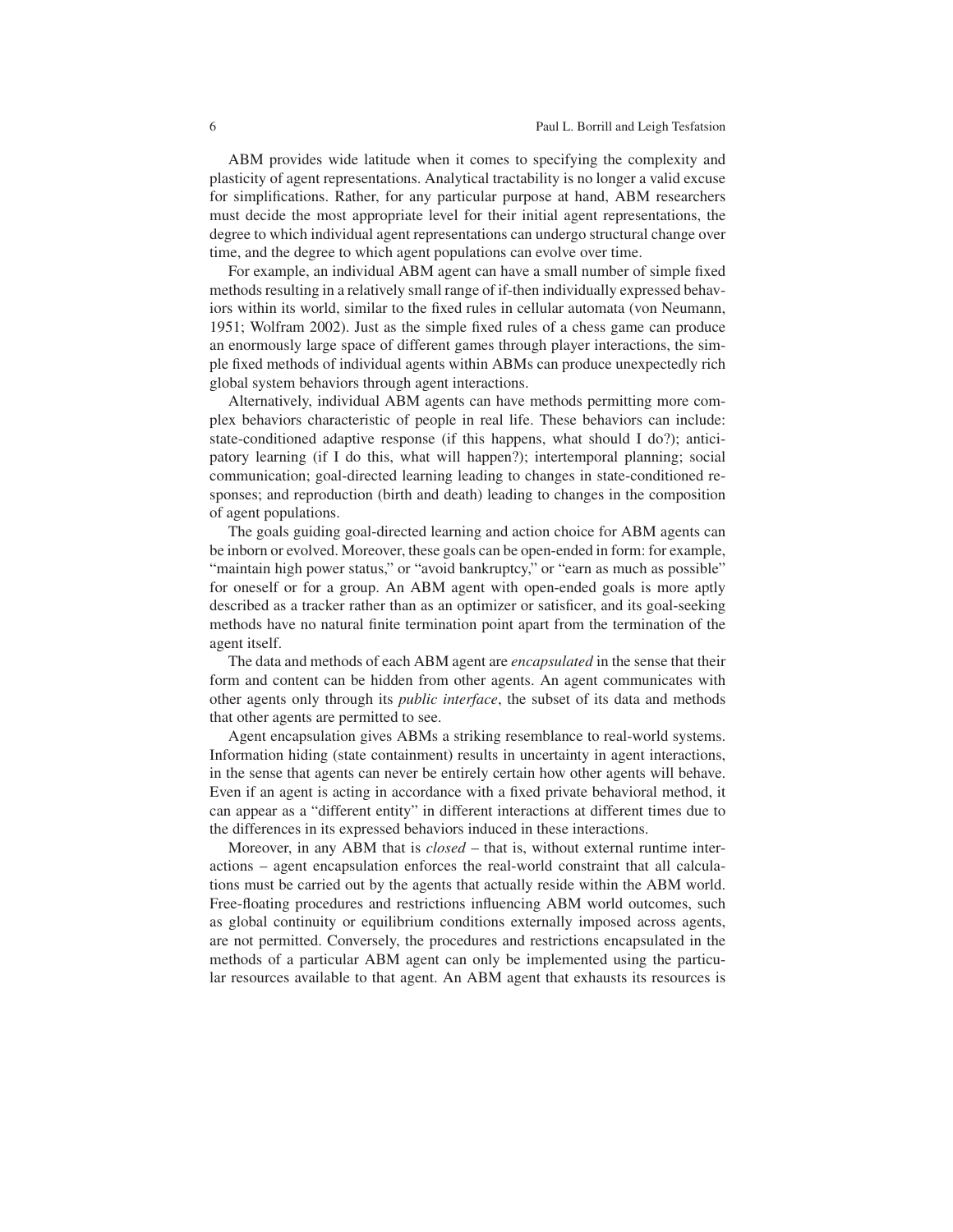constrained in its future ability to act effectively within its world. Thus, relative to traditional equation-based modeling, agent encapsulation in ABM permits a more realistic representation of real-world systems composed of interacting distributed entities with limited information, limited possible responses, limited material resources, and limited computational capabilities.

A key aspect of decision-making agents (DMAgents) in ABM is their increased autonomy relative to the decision makers appearing in analytical social science models. This increased autonomy arises from agent encapsulation. DMAgents can selfactivate and self-determine their actions on the basis of hidden internal data and methods. These methods can include *pseudo-random number generators (PRNGs)*<sup>3</sup> permitting randomizations of behaviors and decisions. For example, DMAgents might use "coin flips" to decide among equally preferred actions or action delays, mixed strategies in game situations to avoid exploitable predictability, and mutations (random perturbations) of normal routines to explore new possibilities. Moreover, the data and methods of DMAgents can change over time as they interact within their world and learn from these interactions.

Indeed, DMAgents in ABMs should be able to pass the following *constructive replacement test*: Given any DMAgent interacting within an ABM through its public interface, it should be feasible to replace this DMAgent with a person that interacts through this same public interface. This leads naturally to the idea of a *constructive Turing test*: Would a person interacting within an experimental framework involving a mixture of human and computer-agent participants be able to discern which were human and which were computer-generated? (Barr et al. 2008).

These proposed tests reflect the dual ability of ABMs to both represent and synthesize real-world systems. Already in ABM we are seeing a blurring of the lines between direct human control of computer-agent representatives (avatars), modeling of human behaviors via computer agents, and self-directed behaviors by autonomous computer agents. These advances in human-computer interfaces could ultimately revolutionize the theory and practice of social science.

## *2.3 ABM Horizontal and Hierarchical Organization*

ABM agents are *distributed* in the sense that each agent experiences its own explicit or implicit locality within its larger world. Even if ABM agents are initially specified to be structurally identical, they can change or evolve over time to have widely varying data and methods supporting persistent cross-sectional behavioral diversity.

On the other hand, ABM agents are *connected* in the sense that each agent is embedded in a network of links representing some form of interaction (communication, trades,...) with other agents. The form and strength of these interaction networks can evolve over time through necessity (e.g., the death of agents) as well as through choice and chance.

<sup>&</sup>lt;sup>3</sup> Alternatively, "true" random data can be streamed directly into ABM experiments in place of PRNG-generated data, a possibility that raises interesting philosophical questions.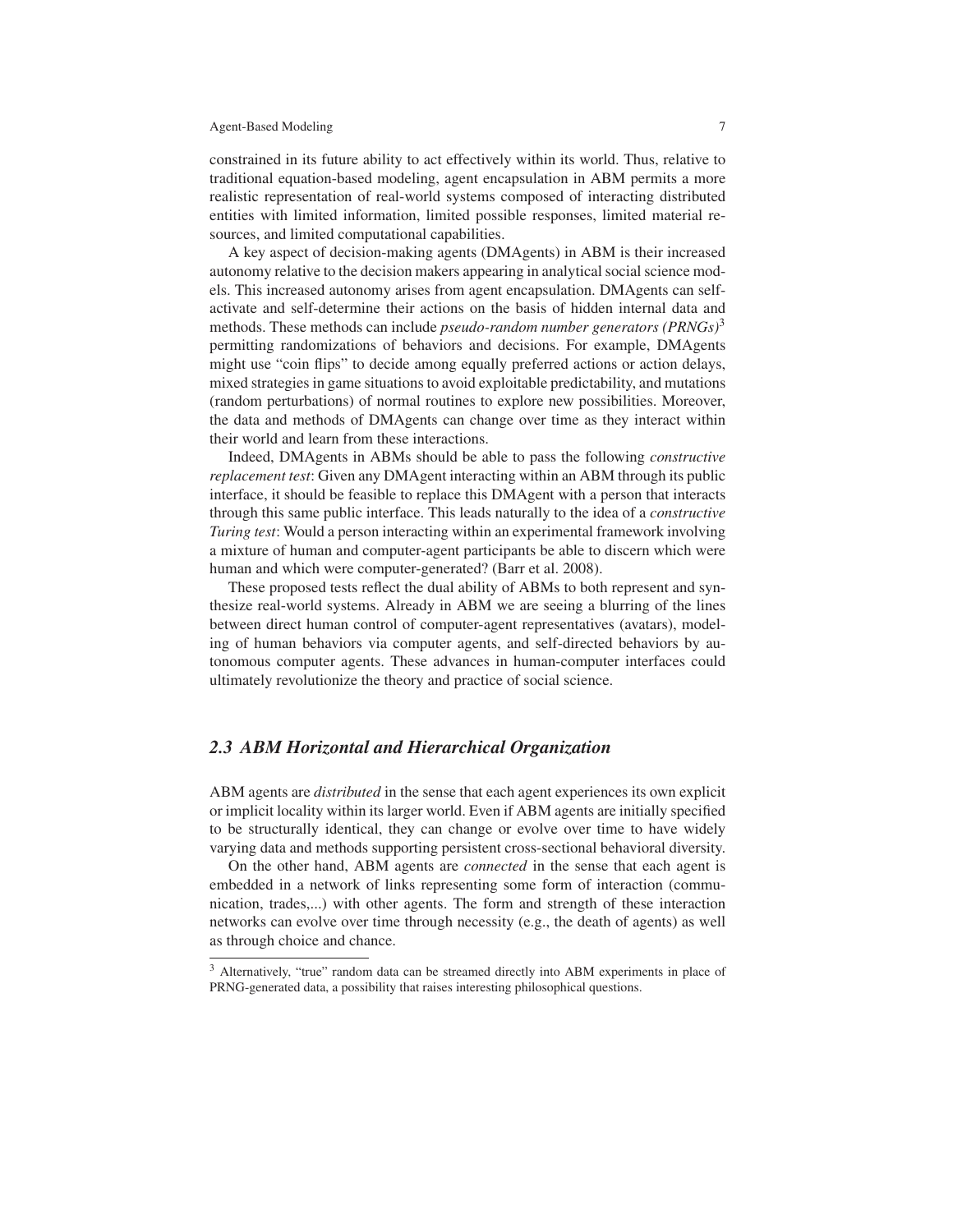ABMs are horizontally scalable. An ABM initially developed on a single computer with a small number of interacting agents to facilitate debugging and compilation can subsequently be expanded to include larger numbers of interacting agents distributed across multiple machines on a network with the additional memory and CPU cores used to accelerate the simulation (Axtell 2003). Indeed, in principle, "cloudbursting" an ABM onto cloud-computing infrastructures would allow scaling out an ABM to any arbitrary size.<sup>4</sup>

In addition, ABM facilitates the modeling of hierarchical constructions. ABM agents can include other agents as members. Examples include household agents with multiple family members, community agents with multiple households as members, and nation agents with multiple communities as members. Moreover, member agents can reason about the larger agent of which they are a constituent part. Consequently, ABM enables the modeling of systems encompassing nested self-referential subsystems as commonly seen in the real world.

ABM also permits a more realistic modeling of *changes* in horizontal and hierarchical organization (Chang and Harrington 2006). For example, real-world firms often modify their internal organization over time to better compete with other firms. The standard economic modeling of firms by means of parameterized equations is therefore problematic. In contrast, in ABM a firm can be represented as an agent that includes other agents as members. As depicted in Fig. 1, these member agents might include "workers," "managers," and a "firm owner." The horizontal extent and hierarchical organization of these member agents can then evolve naturally over time through hiring, firing, layoffs, resignations, and internal reorganization decisions.

The ability of ABM to model fluidity in horizontal and hierarchical organization in turn facilitates the modeling of complex real-world innovation processes (Chen and Chie 2007; Dawid 2006; Gilbert et al. 2001). Consider Google. A key aspect of Google's competitive position is the continual development of new search algorithms, new ways of advertising, and so forth. This innovation occurs in at least two distinct ways. Google continually hires new employees that bring new ideas into Google from other places. Also, existing Google employees are encouraged through the local rules of their collective to generate new ideas. Indeed, Google has claimed that half of its new products come from ideas generated by engineers during the 20% worktime during which they are free to work on whatever they wish. The structure and behavior of Google thus exhibits fundamental change over time even as Google continues to maintain its identity within the world as "Google".

These types of innovation processes are not easily modeled in terms of parameterized equations. ABM on the other hand is particularly well suited for the modeling of shifting landscapes involving changes in the behavioral methods of individual agents as well as evolutionary changes in the composition of agent populations.

<sup>4</sup> *Cloud computing* is Internet-based computing. *Cloudbursting* permits a computational load to dynamically expand into additional resources in other private or public clouds as needed.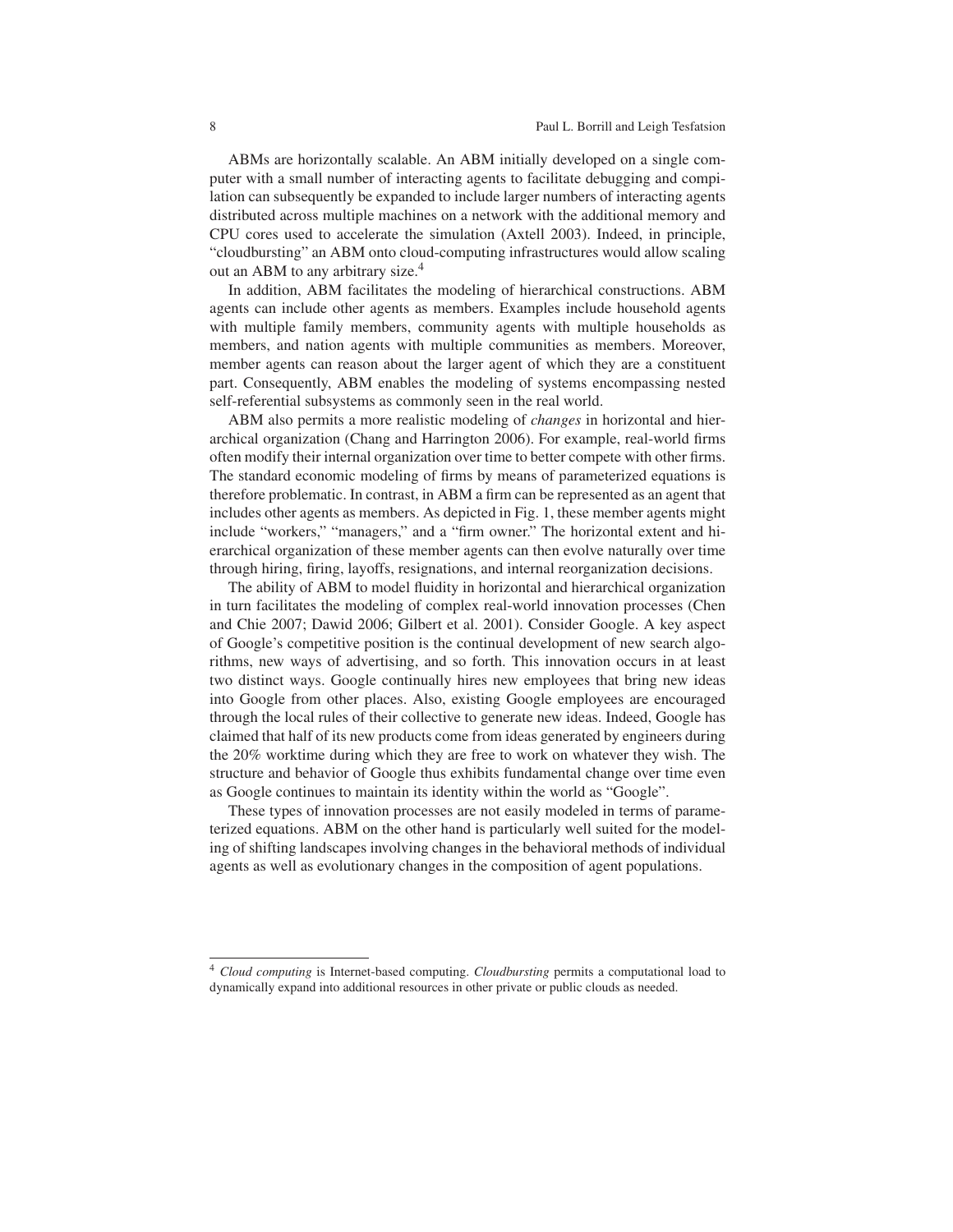### 3 ABM as an Exploratory Research Tool

### *3.1 ABM Research Goals*

Normative ABM research commonly addresses two basic "what if" questions with regard to system changes. First, do intended consequences actually arise? Second, under what conditions might a system change give rise to unintended consequences?

For example, would a change in the pricing rule for a market generate more efficient outcomes over time, as desired? Or would the change in fact lead to inefficiency as strategic participants within the system waste resources in their attempts to exploit the changed pricing rule for their own advantage? Would a change in a standard operating procedure or a human resource policy lead to improved profits for a firm, as planned? Or would the change in rules in fact reduce the firm's profits due to unanticipated incompatibilities with the corporate culture?

A common goal of descriptive ABM research is to provide possible "generative explanations" for observed empirical regularities (Epstein 2006). Can an observed empirical phenomenon be reliably generated by a particular form of ABM starting from particular forms of initial conditions? For example, can the empirically observed thick tails for stock return distributions be reliably reproduced within ABM stock market frameworks that include suitably heterogeneous trader agents?

Other forms of ABM research involve qualitative insight. Under what conditions might a system give rise to unanticipated behaviors that lead to deeper intuitions about its nature? The quintessential example here is the venerable yet still unresolved concern of economists such as Adam Smith (1776) and Friedrich von Hayek (1948) to understand the surprising ability of traders in decentralized market economies to self-organize into resilient trade networks.

The ideal goal of qualitative ABM research is to characterize the complete dynamic landscape for a system. This includes the behaviors exhibited at any equilibria that might exist as well as the behaviors exhibited in the basins of attraction associated with these equilibria. It also includes a characterization of any phase transitions exhibited by a system in response to changes in its structural form or scale. Examples include the transition of water from steam to liquid to ice in response to reduced temperature, the transition from unpredictable to predictable outcomes in minority games as the ratio of the number of resolvable past play histories to the number of agents increases (Farmer et al. 2005), and the bifurcation of chaotic systems into foliations of distinct possible long-run behaviors in response to small perturbations in their parameter values (Devaney and Keen 1989).

Whatever the exact nature of their objectives, ABM researchers must also address challenging model verification and empirical validation issues (Tesfatsion 2010c). *Verification* concerns consistency with objectives: Does an ABM do what a researcher intends, or is there some form of logical or conceptual programming error? *Empirical validation* concerns consistency with empirical reality: Does an ABM appropriately capture the salient characteristics of a real-world system of interest, and does it provide outcomes that cohere with empirical observations?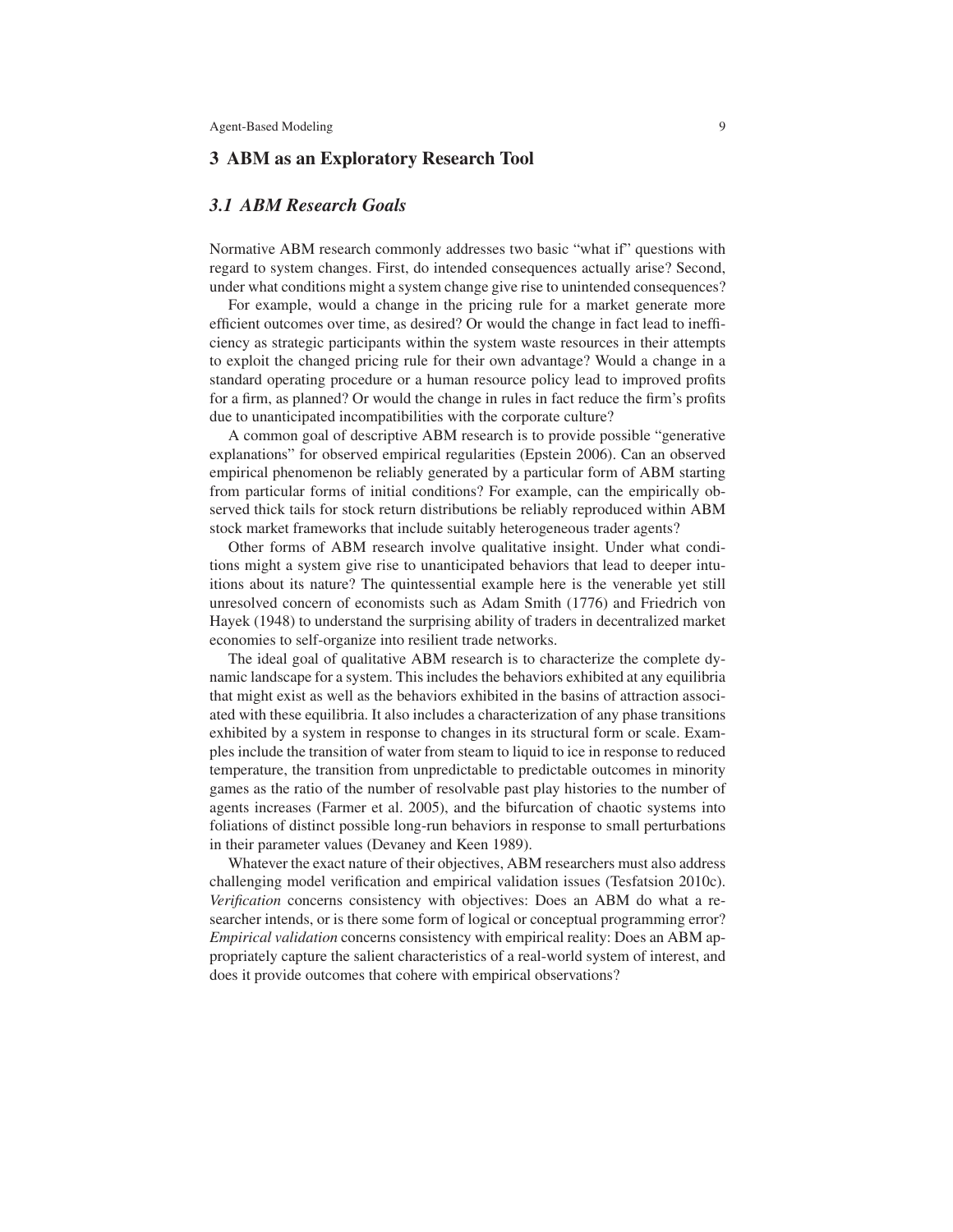### *3.2 ABM Research as Culture-Dish Experimentation*

ABM researchers use controlled computer experiments to investigate how largescale effects arise from the micro-level interactions of dispersed autonomous agents. In principle, as in wetware culture-dish experimentation, the only intervention permitted by ABM researchers is the setting of initial experimental conditions.

In carrying out an ABM experiment, an ABM researcher typically implements the following eight steps in sequence:

- *Step One:* Develop an experimental design for the systematic exploration of a theoretical issue of interest.
- *Step Two:* Construct a computer world ("culture dish") consisting of a collection of constituent agents appropriate for the study of this theoretical issue.
- *Step Three:* Configure the computer world in accordance with the experimental design.
- *Step Four:* Compile and run the computer world with no further external interference and record world outcomes of interest.
- *Step Five:* Repeat this "same" computer experiment multiple times for multiple PRNG seed values to generate an *ensemble of runs* from which sample distributions for recorded world outcomes can be derived.
- *Step Six:* Repeatedly iterate steps three through five until the full range of configurations specified under the experimental design has been explored.
- *Step Seven:* Analyze the resulting sample distributions for recorded world outcomes and summarize their theoretical implications.
- *Step Eight:* Use these theoretical summaries to form hypotheses (conjectures) that can be brought to historical or real-time data for testing and empirical validation.

The intended meaning of some of these steps is more fully explained below.

In Step One, for example, a researcher might be interested in exploring whether differences in learning have systematic effects on the formation of stock price bubbles. To examine this issue, the researcher might develop an experimental design in which traders with variously specified mixes of learning capabilities engage in a sequence of stock market trades.

With regard to Step Two, the initial data and methods of the computer world determine the initial physical realm (e.g., spatial landscape) within which the constituent agents interact as well as simulation controls such as simulation stopping rules and non-perturbational instrumentation devices (e.g., pause buttons). The initial data and methods of the constituent agents determine the initial sequencing of their actions as well as the initial pattern of their interactions. For scientific investigations of real-world phenomena, these constructions should correspond to actual or proposed real-world counterparts and should reflect the physical, institutional, and behavioral aspects of these real-world counterparts.

The configuration in Step Three typically includes the initial number of constituent agents, the specification of fixed agent attributes (e.g., learning capabilities), initial settings for variable agent attributes (e.g., available resources), and the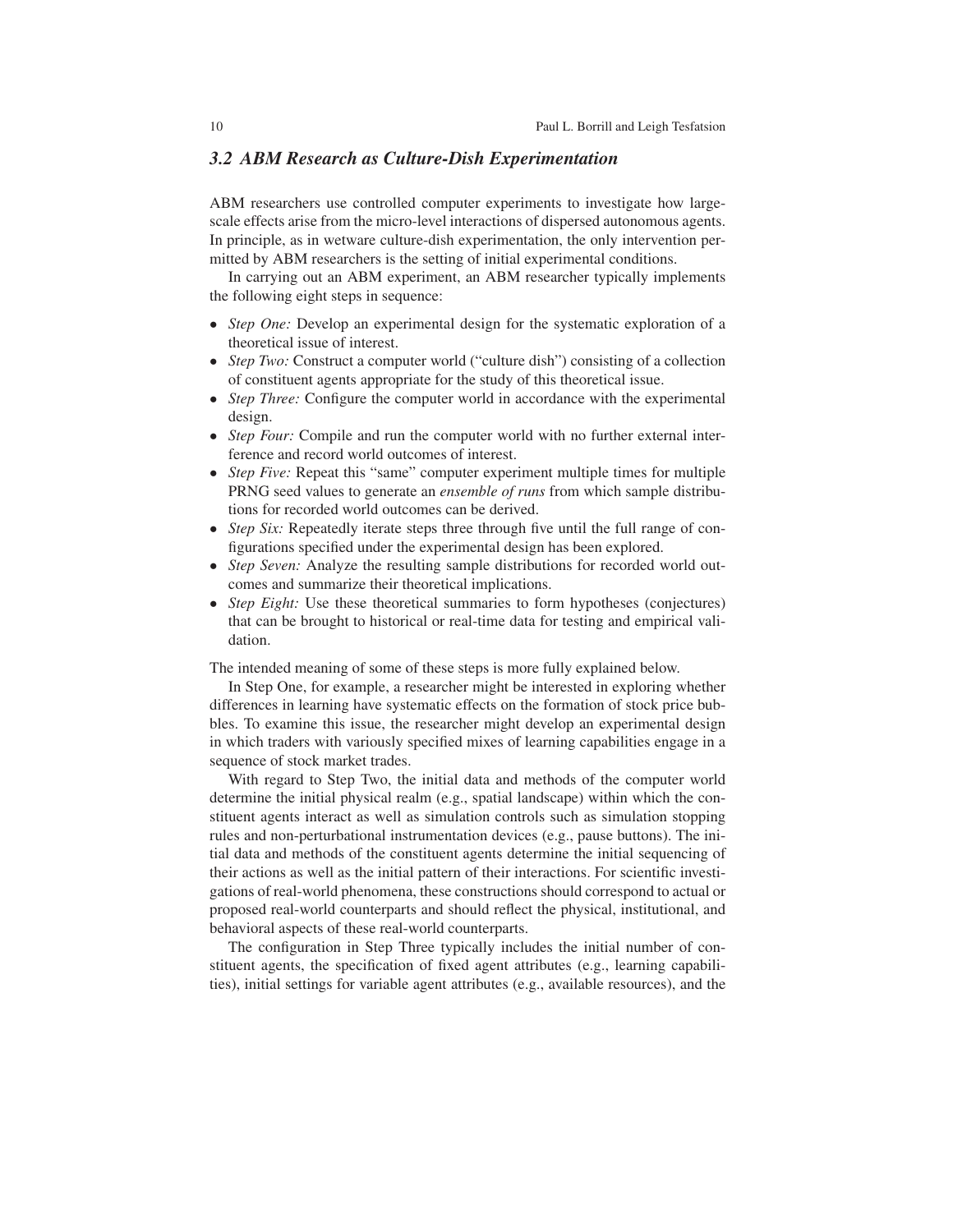initial spatial or social network determining permissable channels for initial agent interactions. It also includes the specification of seed values for any pseudo-random number generators (PRNGs) appearing in agent methods. The *(initial) state of the world* then consists of the (initially configured) data and methods for the world and for each of its constituent agents.

In Step Four the initial state of the world is permitted to evolve, driven solely by agent interactions. The only further role permitted for the external ABM researcher in this evolutionary process is the non-perturbational observation and recording of world outcomes of interest.

In Step Seven the theoretical summaries of experimental findings can often be enhanced by graphical visualizations. For example, grey-scale or color heatmaps can be used to display large data sets to facilitate discovery of any emergent global patterns.

### *3.3 ABM Research Areas*

The range of ABM research is now extensive. Only a few areas of study relevant for social scientists are noted here to indicate the versatility of the methodology.

Within economics, ABM research areas that have been particularly active in recent years include agricultural and environmental economics, automated markets, business and management, electricity markets, financial economics, industrial organization, labor markets, macroeconomics, political economy, and economic network formation. A list of pointers to ABM research sites in these areas can be accessed at Tesfatsion (2010d).

Within the social sciences more generally, highly active ABM research areas include emergence of collective behavior, evolution of cooperation and trust, innovation, institutional design, learning, norms, social influence, and social network formation. Pointers to selected work in these areas can be accessed at Axelrod and Tesfatsion (2010).

Finally, ABM interdisciplinary application areas relevant for social scientists include ecological systems (Grimm and Railsback 2005), epidemiology (Epstein, 2006, Chapter 12), health care management (Huang et al. 1995), information storage and management (Borrill 2005, 2008), land use (Parker et al. 2003), military planning (Cioppa et al. 2004), transportation systems (Nagel and Wagner 2006), and urban planning (Batty 2005).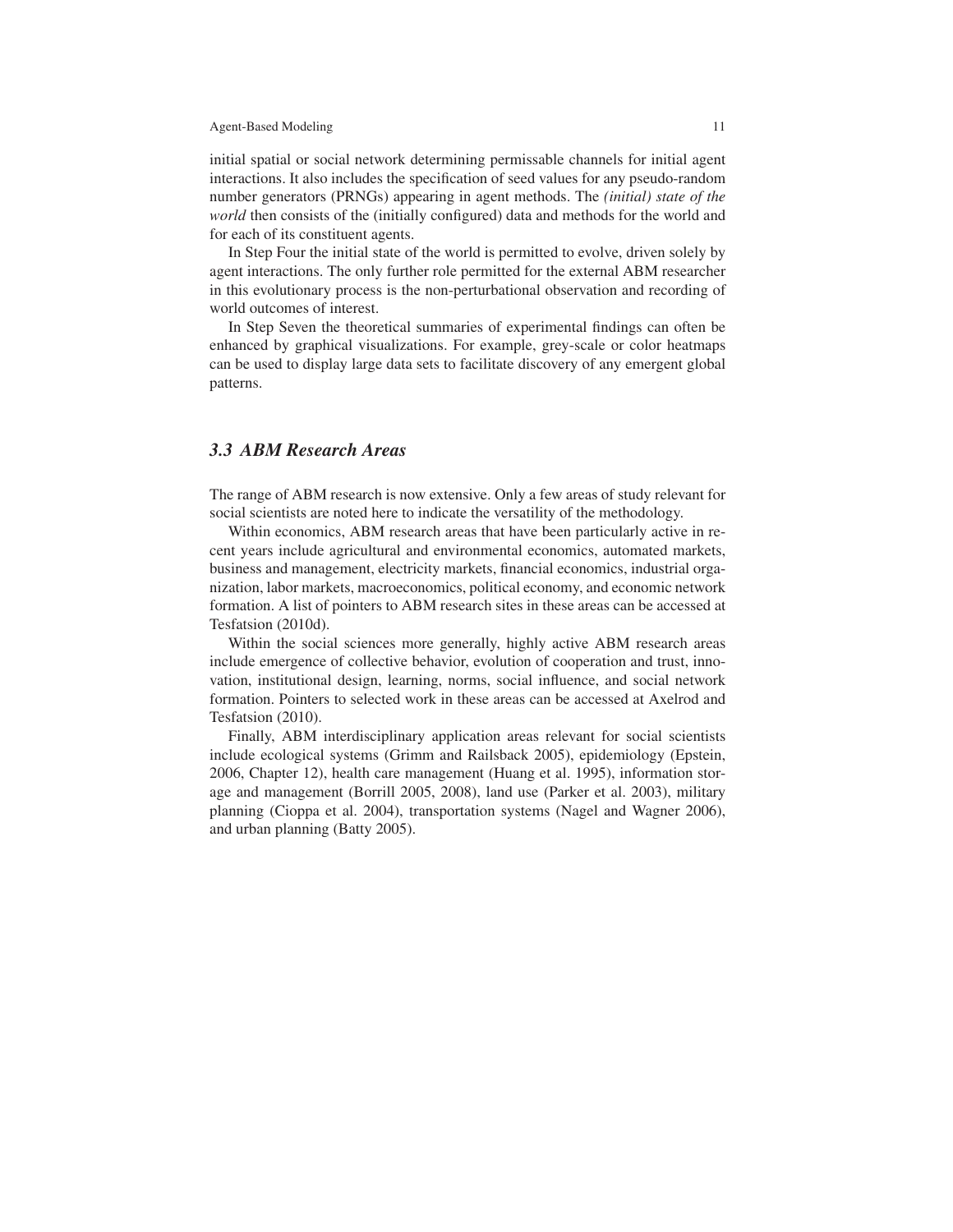### 4 Alternative Modeling Modalities

### *4.1 God's-Eye-View or Local-Observer-View?*

Science has traditionally been explored by means of analytical models based on classical mathematical principles. These models have been used to amplify human intuition about the way our world works. Computer models have frequently been seen as a poor substitute, a tool for determining approximate solutions to intractable analytical models.

Yet there is another side to this story. In analytical modeling, as well as in computer modeling used as an approximation tool, systems are typically represented from a *God's-Eye-View (GEV)*. The mathematician or programmer presides over the modeled world like some form of Laplace's demon, able in principle to discern the entire course of world events based on a complete understanding of the initial state of the world as well as its laws of motion.

Recently, however, it has been proven that Laplace was wrong to claim the future can be predicted without error given sufficient knowledge of the present, even in a classical non-chaotic universe (Binder 2008; Wolpert 2008). The capabilities of physical inference devices are inherently limited, not because of chaotic dynamics or quantum mechanical indeterminism, but rather due to a "Cantor diagonalization" demonstration that at least some portion of knowledge will always remain unavailable to any one inference device.

Constructive mathematics is well-matched to this reality because it relies solely upon a *Local-Observer-View (LOV)*. The data that a constructive mathematician can acquire about a system is limited to what the mathematician can obtain by means of computations.5 As developed by Errett Bishop, constructive mathematics is based on intuitionistic logic (Bridges 1999), a deductive system<sup>6</sup>  $\mathscr{D}$  that does not include the law of the excluded middle  $(P \vee \neg P)$  among its rules of inference. Intuitionistic logic permits three logical possibilities for a proposition: true, false, or undecidable. A proposition is *true* (or *false*) relative to  $\mathscr D$  if its truth (or falsity) can be established by a computation within  $\mathscr{D}$ . A proposition whose truth or falsity cannot be established by a computation within  $\mathscr D$  is said to be *undecidable* relative to  $\mathscr D$ . In addition, the logical status of a proposition can be *open* relative to  $\mathscr{D}$  in the sense that its classification within  $\mathscr D$  has not been established. The uncountably large class of undecidable and open propositions (problems) relative to  $\mathscr{D}$  dominates the attention of many current constructive mathematicians (Ambos-Spies and Fejer, 2006).

<sup>5</sup> According to Soare (1996), "a *computation* is a process whereby we proceed from initially given objects, called inputs, according to a fixed set of rules, called a program, procedure, or algorithm, through a series of steps and arrive at the end of these steps with a final result, called the output."

 $6$  Given a formal language  $\mathscr L$  consisting of formulas (propositions) well-constructed in accordance with some prescribed syntax, a *deductive system* expressed in L consists of axioms  $L \subseteq \mathcal{L}$  together with a set of binary relations (rules of inference) on *L* that can be used to derive the theorems (conclusions) of the system (Dalen 2008).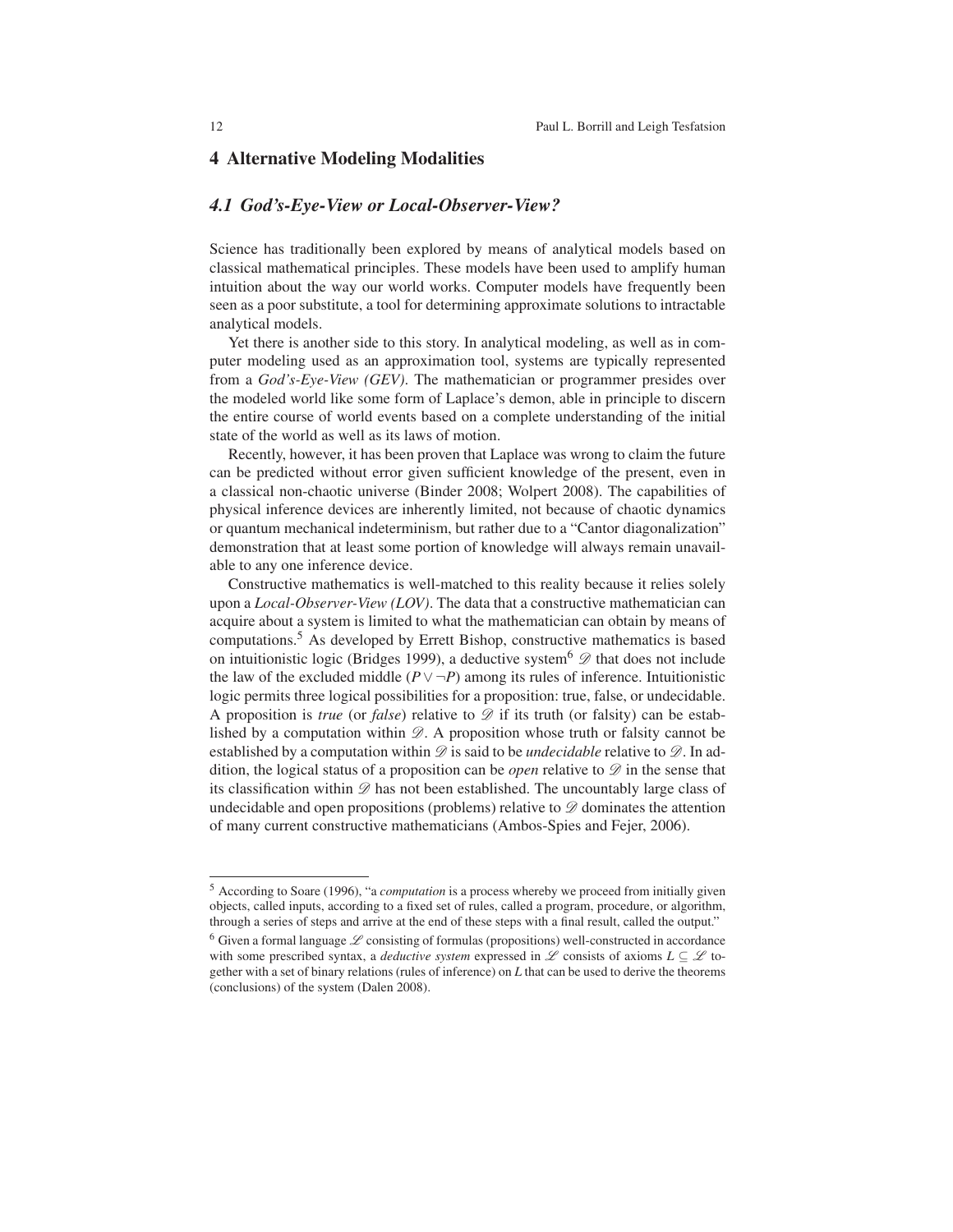ABM supports a LOV modeling approach in the sense that the "reality" of each ABM agent is confined to the network of agents within which it interacts. An ABM agent starts with a configuration of data and methods constituting its initial understanding of its world. The agent can then migrate from one part of its world to another, redefining its locality within this world by adding and deleting links with other agents; yet it is always restricted to interactions with other agents only one link away. Communication in ABM is thus a percolation process, and it is only through such percolation processes that new data about the world is acquired and global properties emerge.

On the other hand, although ABM agents acquire new data constructively through interactions, they can be configured so that portions of their initial data represent GEV (uncomputable) assertions about their world. They can also believe GEV assertions communicated to them by other agents, and they can have methods for interpreting data that entail the use of non-constructive deductions (e.g., proof by contradiction). Thus, as is true for real people, the content and timing of the constructive actions that ABM agents take within their world can be influenced by uncomputable beliefs.

### *4.2 Time and Asynchronicity in ABM*

An important theoretical and practical concern for ABM researchers is how to specify the relative timing of agent interactions and the methods by which agents update their internal states based on these interactions. Careless treatments of these timing issues can induce undesirable artifacts in simulation outcomes, hide important potential system behaviors, and even result in a complete inability to generate empirically relevant results (Axtell 2001; Newth and Cornforth 2009; Tosic 2005).

In particular, considerable care must be exercised when running ABM simulations on conventional computer architectures – for example, on existing high performance computing (HPC) platforms – or even on commodity (multiple-vendor open-standard) hardware platforms that use a non-uniform memory architecture (NUMA). These basic computer hardware configurations can impose hidden constraints on temporal relationships among agents that a modeler does not intend, beyond simple variations in the behavior of the cache/memory hierarchy from one simulation run to the next.

For example, key areas of a computing infrastructure in which unintended *distributed simultaneity assumptions* can arise include: pre-emptive schedulers in the operating system when running multiple processes on a single processor; multithreading within each process; communication through a shared memory bus on a symmetric multiprocessor; a common clock driving multiple cores at once on the same chip; and a single isochronous global clock in a single-instruction multipledata (SIMD) graphic processing unit used for agent modeling in an array. If this listing leaves the reader with the impression that it is almost impossible not to have some potentially problematic simultaneity assumptions lurking somewhere in their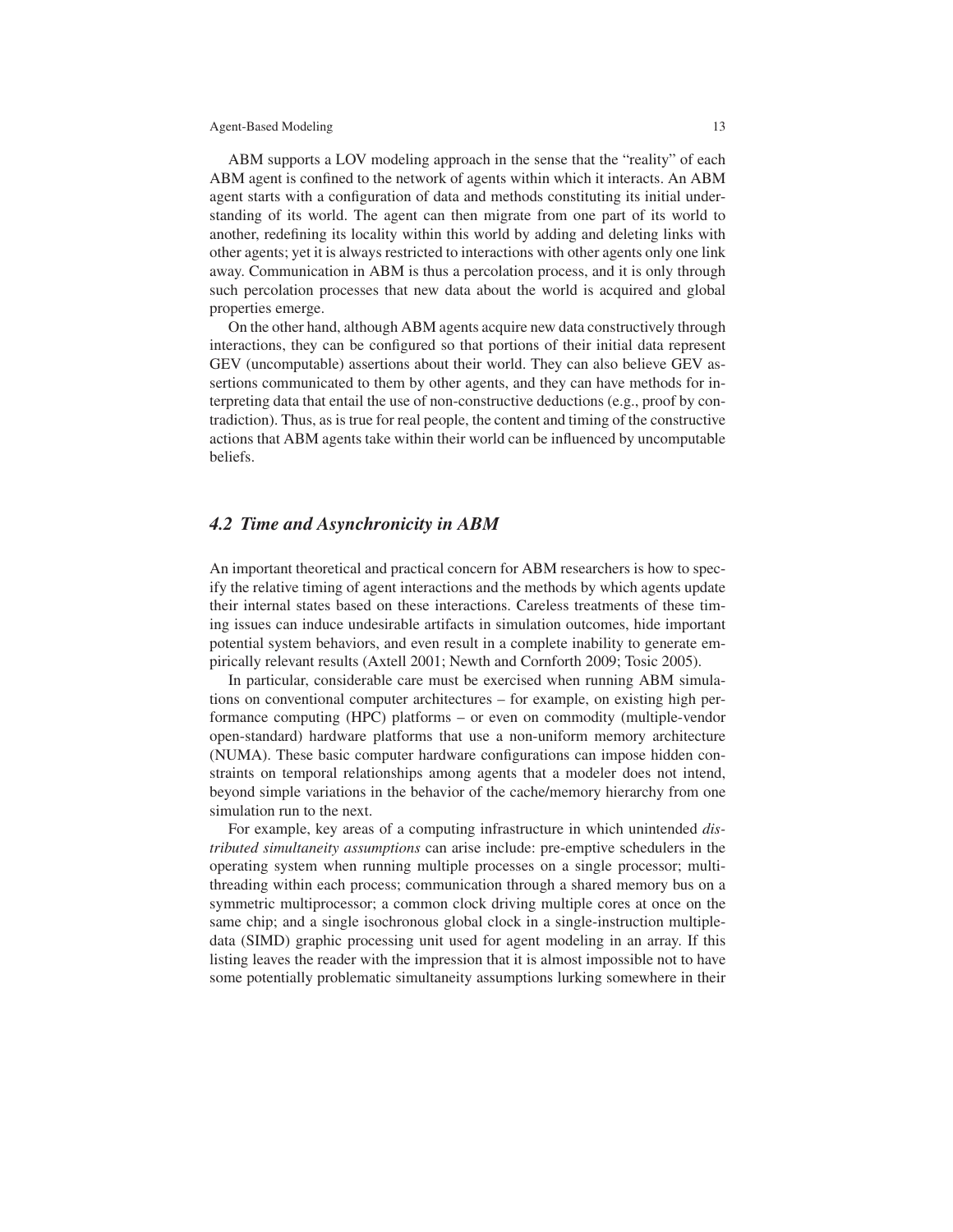computational infrastructure, then a crucial point will have been effectively conveyed.

More fundamentally, resolution of timing issues forces ABM researchers to think deeply about the nature of the reality they are supposedly modeling. Conventional modeling of dynamical systems is frequently based on an implicit assumption that there exists a global (absolute or Newtonian) clock. This clock permits the perfectly synchronized updating of all components of the system state vector at each successive time step, where a time step is represented as an instant or interval along a real time line. The empirical artificiality of global clocks permitting perfect synchronization is abundantly clear. Most real systems are massively asynchronous in nature, and any implied simultaneity across distributed systems has long since been proven false in physics. Yet to what extent, and in what manner, should ABM researchers work to achieve a more empirically compelling modeling of time and true asynchronicity?

Unfortunately, even the best available theories from physicists (Barbour 2001, 2009; Markopoulou 2000; Rovelli 2008; Smolin 2002) and philosophers (Markosian 2010; Price 1996) provide little definitive insight into the nature of time; like the quantum measurement problem, it continues to be an enigma. Computer scientists appear to be even further behind in their understanding, typically endorsing a prerelativistic and pre-quantum Newtonian concept of a background time (Herlihy and Shavit, Chapter 2.1, 2008).

This leaves ABM researchers in a conundrum. If the computer platforms available for ABM simulations, as well as the very theoretical foundations on which ABM simulations are built, embody empirically questionable notions of time and simultaneity, what can an ABM researcher do?

This is where the fundamental role of "interactions" in ABM comes into play. Each ABM agent can have an entirely independent sense of time that bears no relation to the flow or passage of time perceived by other agents. Nevertheless, the agents can still experience "change" as a result of the interactions between them, and they can observe an ordering of events (generally unique to each observer). The changes experienced by each agent can be accumulated in the information retained by the agent, and also in the instrumentation provided to observe and record system outcomes.

In particular, running ABMs as genuinely asynchronous interactive systems could permit them to reflect the forms of *self-synchronization* observed in many natural phenomena (Strogatz 2003) and in spatial game situations (Newth and Cornforth 2009). For example, consider an ABM consisting of a collection of fully independent agents in a weakly-asynchronous interaction network. It might be utterly intractable to "synchronously" explore the random sequential execution of agents with anything but a coarse resolution in time: imagine a 100 microsecond primary cycle, and consider how long it would take to explore combinatorial alternatives down to a 1 microsecond or even a 1 nanosecond resolution. However, running the ABM as a genuinely asynchronous simulation might permit self-synchronization to arise as a natural temporal phenomenon rather than as an artifact of a synchronous straight-jacket imposed to simplify implementation at the expense of empirical fi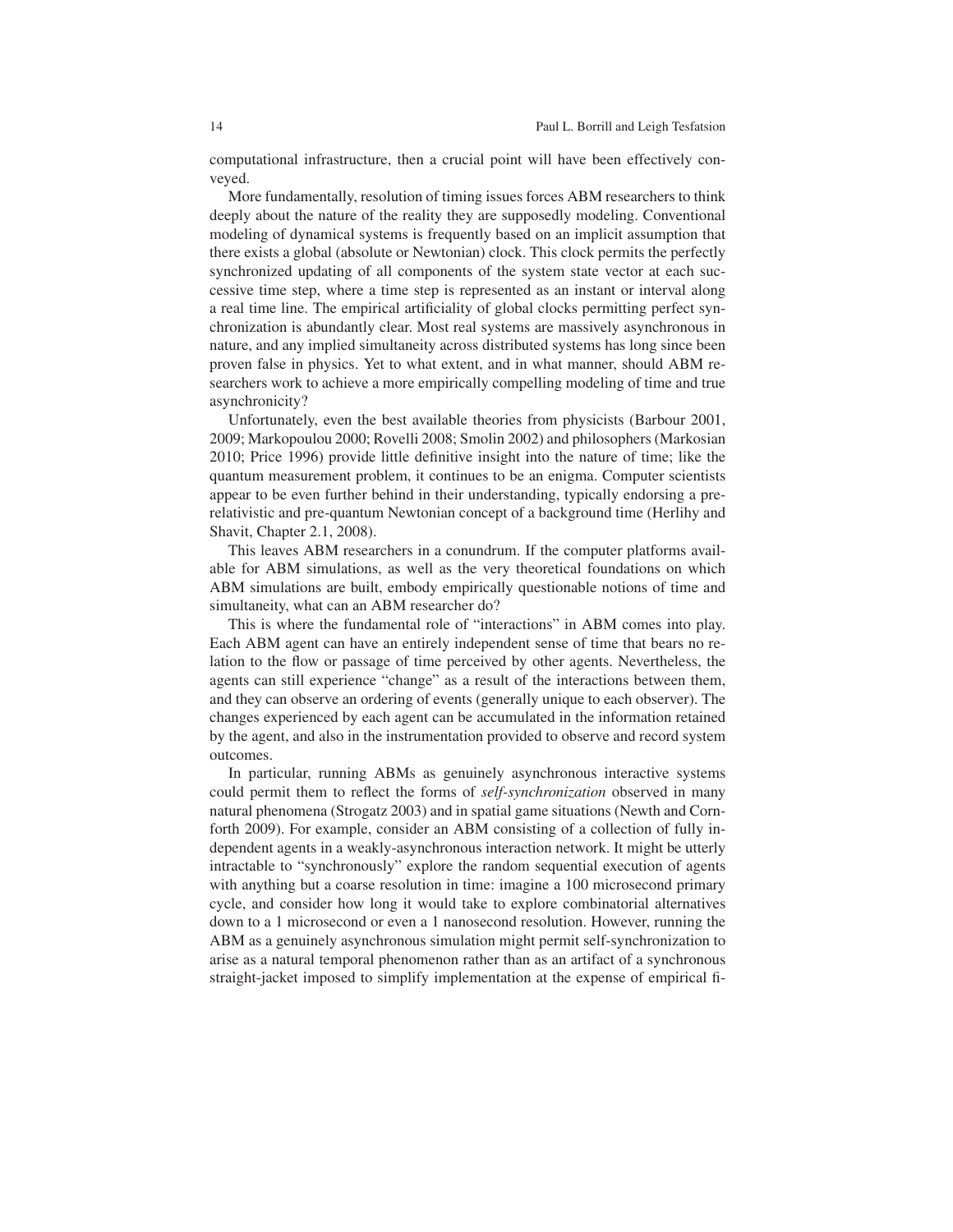delity. Genuinely asynchronous modeling remains an important research topic for ABM researchers (Tosic 2005).

In summary, the explicit and implicit restrictions on timing and updating in the implementation of ABMs should be brought to the fore in the analysis and publication of ABM research results. This would permit peer researchers to examine the robustness of reported outcomes to seemingly inconsequential changes in these restrictions.

### *4.3 Simple or Complex Modeling of Human Behaviors?*

A scientific model should be a condensed representation of some phenomenon: as simple as possible but no simpler. By stripping away unnecessary details, the modeler seeks to identify the salient conditions that enable the model to faithfully reflect the phenomenon under investigation. Stripping away superfluous detail allows the modeler to expose deeper principles driving the observed outcomes.

For descriptive studies, two approaches can be distinguished. The first approach is to start with simple behaviors, adding more complex behaviors only as needed to explain an observed regularity. The second approach is to start with the types of complex behaviors observed in natural settings, field experiments, or human-subject laboratory experiments, and then to progressively simplify the behaviors until the ability to generate an observed regularity is lost.

On the other hand, normative (goal-oriented) studies require different considerations. For such studies, agent behavior becomes an experimental treatment factor rather than a descriptive representation.

For example, suppose the goal is robust system performance. A researcher will then need to examine system performance under a wide range of possible scenarios, including stress-tests involving low-probability events having highly adverse social impacts. Ideally, the agent representation of human behavior under these alternative scenarios should span the full range of possibilities. What if people respond calmly? What if they panic? Moreover, what might be the longer-term effects on system performance if people learn from their experiences and modify their future behaviors?

Alternatively, suppose the goal is successful individual performance within a specified system setting. A researcher will then need to conduct a series of "what if" experiments involving alternative individual strategies, possibly including newly envisioned strategies never before tried in practice. Moreover, these individual strategies might have to involve learning and even learning-to-learn aspects to permit flexible response to the possible behaviors of other system participants.

In view of these considerations, ABM researchers are exploring a wide range of behavioral and learning specifications for the agents included in their models (Tesfatsion 2010e). These specifications take into account the behaviors actually observed in field and lab studies, but they also permit the study of new kinds of behaviors potentially suitable for achieving variously specified goals.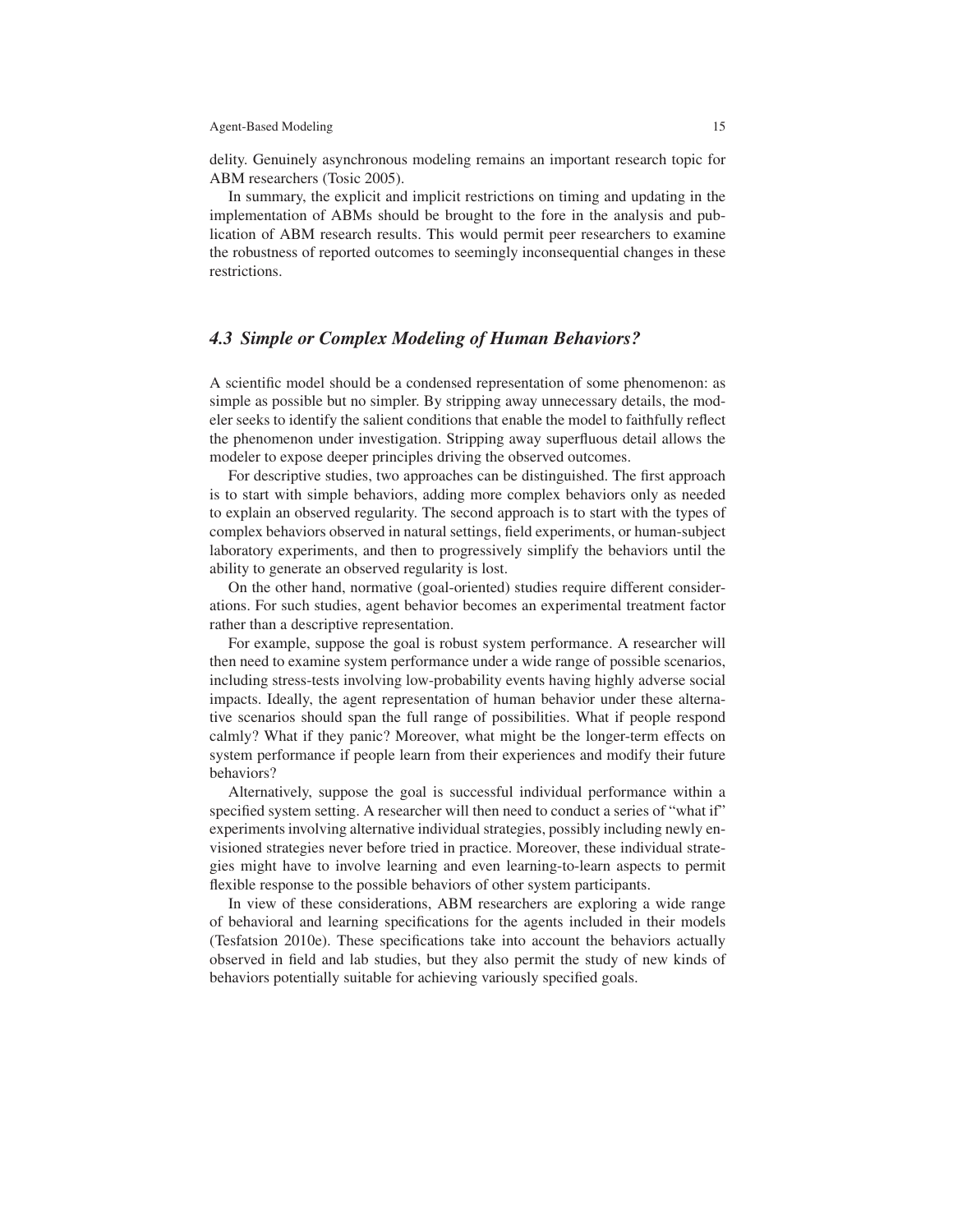### 5 Is ABM the Right Mathematics for the Physical Sciences?

The traditional goal of physics has been to explain properties of matter that are relatively free of historical contingency (Farmer et al. 2005). The greatest scientific achievements of physicists have involved issues arising in the very large (gravity and cosmology) and in the very small (quantum level). "Observers" in these two extreme realms measure and assign states to the systems they observe. However, these observers have traditionally been interpreted as external moving spatial frames of reference rather than any form of conscious being localized in some space.

The social sciences occupy a middle ground between these two extreme realms. Social scientists, by definition, must address the problem of human interaction impinging on world events. These interactions leave traces on the human interactors themselves, changing their memories, their knowledge, their future interaction patterns, and their expressed behaviors in these future interactions. In consequence, social systems are intrinsically heterogeneous and path dependent. This has led some physical scientists to question the scientific status of the social "sciences."

Nevertheless, many physicists have expressed the belief that physics cannot be considered complete until it provides a unified theory that encompasses all of nature, from general relativity to quantum physics. Understanding a natural world such as ours – a world that contains living entities – would require confronting the difficulties posed by having multiple observers imbedded within this world whose measurements are necessarily local and relative to each other and whose interactions can potentially alter its dynamic course.

In particular, physicists recognize the observer-dependent nature of cosmological knowledge (Döring and Isham 2010, Markopoulou 2002, Smolin 2002). For example, Smolin (2002, p. 32) writes:

"...we should not be surprised if both cosmology and social theory point us in the same direction. They are the two sciences that cannot be formulated sensibly unless we build into their foundations the simple fact that all possible observers are inside the system they study."

Also, recent developments in quantum physics have focused on the modeling of interactions (information exchange) among relative entities rather than the measurement of absolute physical properties by some omniscient observer. In particular, according to the recently developed theory of *relational quantum mechanics (RQM)* there are no observer-independent states (Rovelli 1996). The distinctions between observer and observed, and between cause and effect, are replaced by a symmetric notion of mutual observers interacting with each other and leaving behind their informational footprint as irreversible processes that dissipate energy when information is erased.

RQM thus interprets quantum mechanics to be a theory describing the information one system can have about another, acquired only through interactions, rather than a theory providing a GEV perspective on the physical states of systems (Smerlak 2006, van Fraassen 2010). A further implication of RQM is insight into the noncommutative matrix mechanics characteristic of quantum theory, which implies that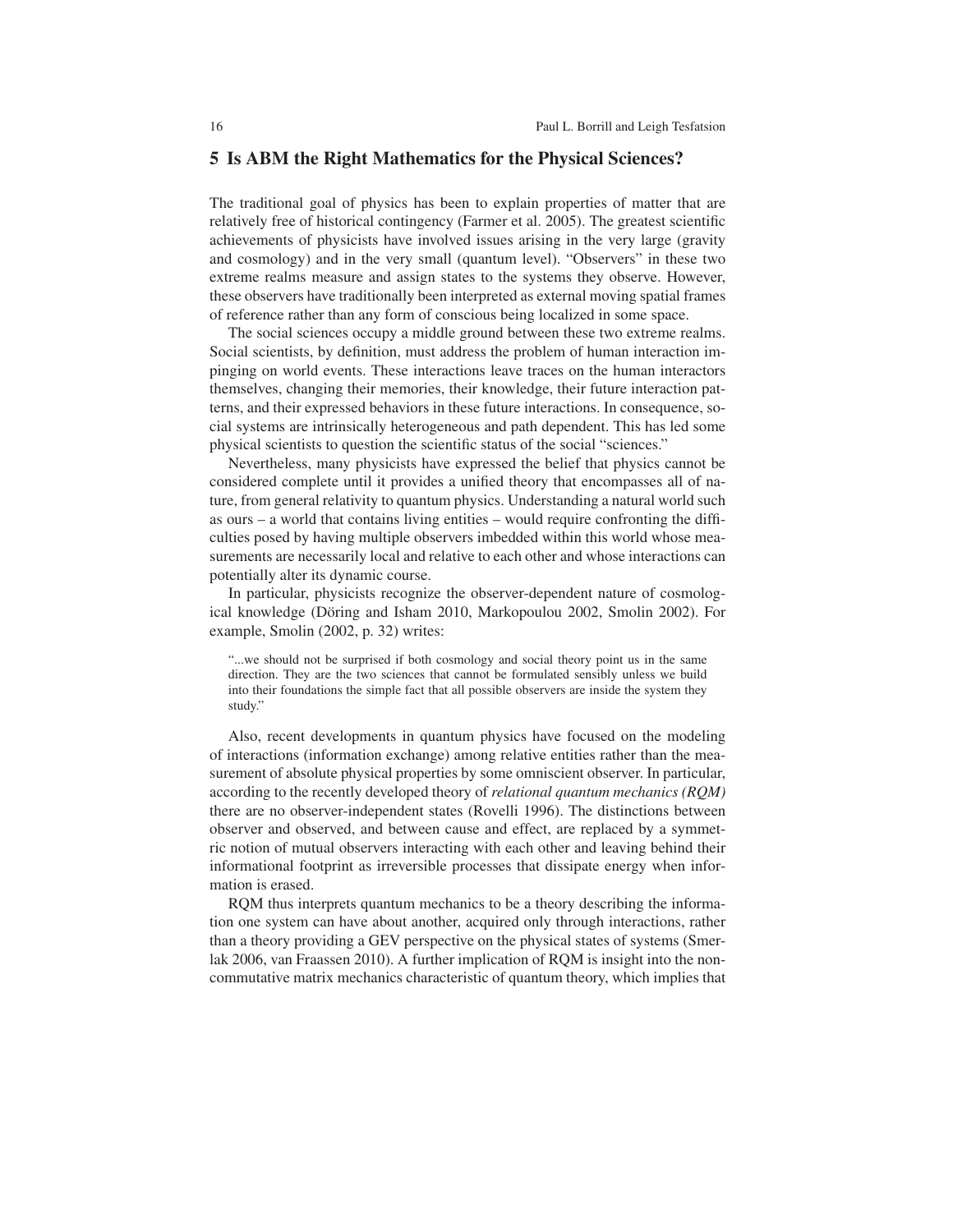the order of events defines the reality of what is measured. In RQM, the history (or order of events) measured by each observer *creates* the reality that this observer perceives as the evolution of the system.

These developments in physics support a key concept that appears to be mirrored in all of our fundamental laws of physics: there is no preferred frame of reference for any measurement. Rather, all frames are equally valid; and each observer will register a unique view of any measurement, including the order of observed events, from its own relative vantage point.

In addition, the implication of physical theories relying on "symmetry breaking" is that the properties of even very basic physical systems can be determined in part by historical conditions. For example, remarking on the multiple low-energy states of a polymer of amino acids, Laughlin et al. (2000, Section IV) note: "The property of having such a set of low-energy states is connected with the idea of replica symmetry breaking: Different copies of the same system may well fall into different long-lived states through accidents of detailed molecular motion."

In summary, physics shares with the social sciences an interest in understanding the complicated interactions of entities composed of more elementary entities behaving in accordance with potentially simpler rules. Physics also shares with the social sciences the need to account for multiple observers with different perspectives on reality whose measurements necessarily entail perturbative interactions with persistent (information flow) traces. Finally, physical theories based on broken symmetries suggest that systems of interest to physicists can display what social scientists refer to as "path dependencies," i.e., dependencies on historical conditions.

These aspects of physical reality are precisely the kind of complexity that ABM tools and ABM design principles have been developed to handle. ABM permits the modeling of asynchronous interactions among heterogeneous hierarchically-nested agents, each operating in terms of its own local coordinate system. Each ABM agent acquires data about its world through interactions with other agents and uses this data to build and maintain a coherent picture of a world centered about itself.

The question then arises whether the modeling problems faced by physicists attempting to derive unified theories of nature are in fact all that different from the modeling problems faced by social scientists. If not, ABM methods now being adopted for social science research might ultimately have a fundamental role to play within a larger scientific realm.

### 6 Two Illustrative ABM Applications

### *6.1 Overview*

This section briefly describes two ABM applications to illustrate concretely the dual ability of ABM to both simulate and synthesize real-world systems. The first application involves the development and use of an ABM testbed for the perfor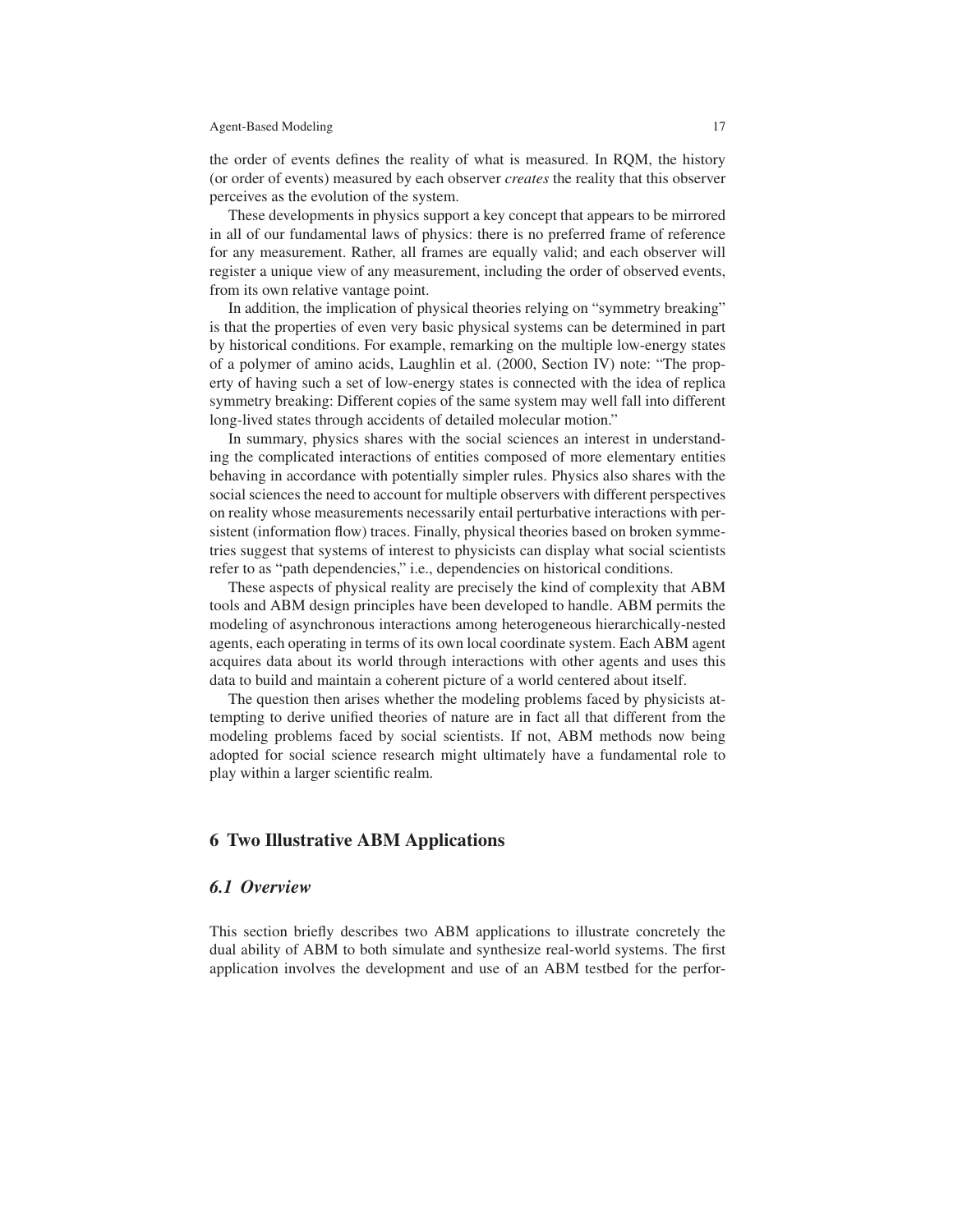mance evaluation of restructured wholesale power markets. The second application involves the use of ABM design principles to develop a new type of architecture for the storage and management of information.

### *6.2 Electricity Market Design*

In 2003 the U.S. Federal Energy Regulatory Commission (FERC) recommended the adoption of a common market design for U.S. wholesale power markets (FERC 2003). As indicated in Fig. 2, and elaborated in Joskow (2006), versions of this design have been implemented (or adopted for implementation) in North American energy regions in the Midwest, New England, New York, the Mid-Atlantic States, California, the Southwest, and Texas.



Fig. 2 North American energy regions that have adopted versions of FERC's wholesale power market design. Source: www.ferc.gov/industries/electric/indus-act/rto/rto-map.asp

A core feature of FERC's design is a reliance on *locational marginal pricing (LMP)* to manage transmission grid congestion. Under this pricing system, the price charged to wholesale buyers and received by wholesale sellers at a particular transmission grid bus location at a particular point in time is the least cost to the system of providing an additional increment of power at that bus location at that time.

For the past several years a group of researchers at Iowa State University has been developing and using an agent-based testbed AMES (*A*gent-based *M*odeling of *E*lectricity *S*ystems) to explore the performance characteristics of wholesale power markets operating under FERC's design (Tesfatsion 2010f). As indicated in Fig. 3, AMES models strategic trading among a dispersed collection of *Load-Serving Entities (LSES)* who bid to buy power at wholesale and *Generation Companies (Gen-*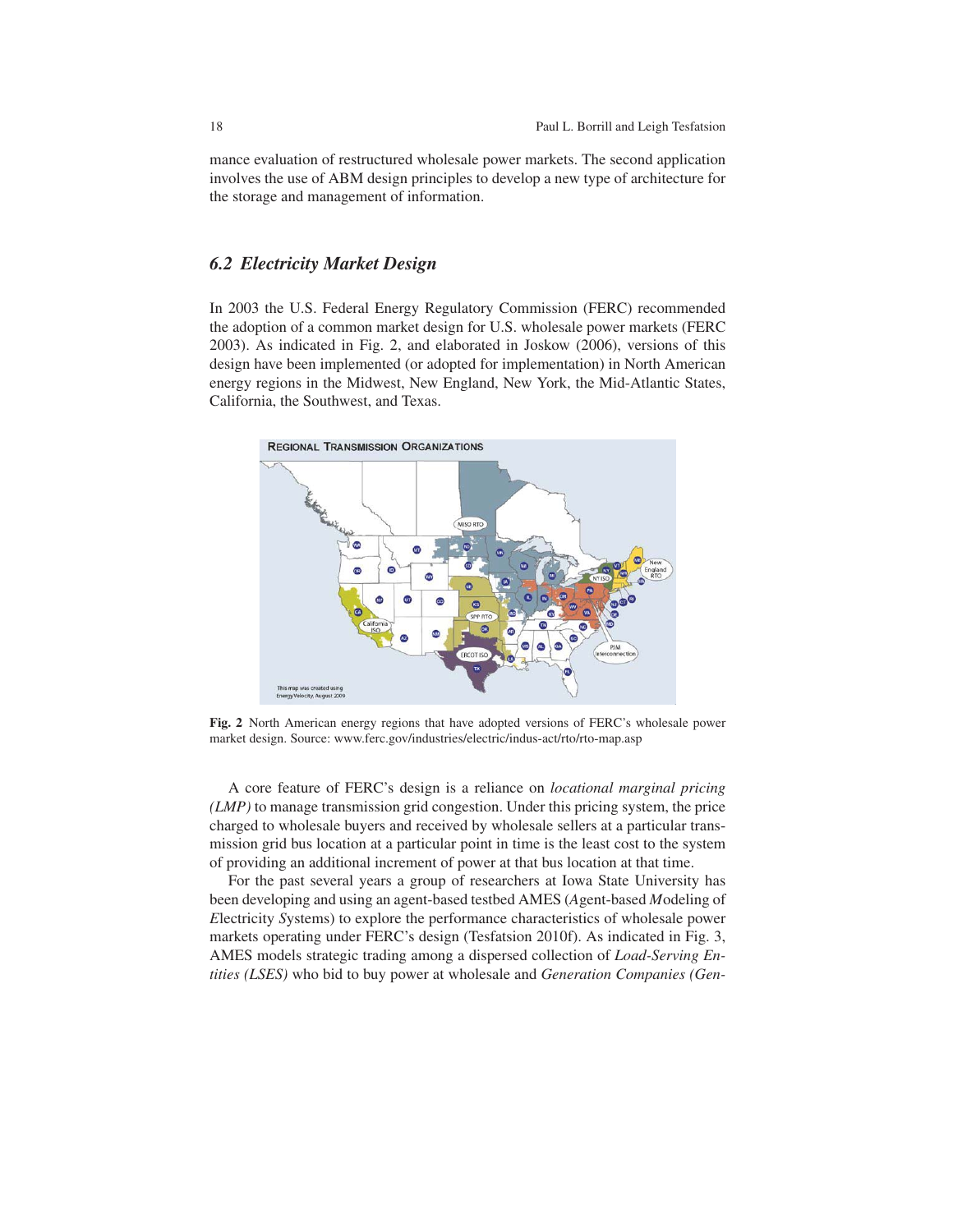- Independent System Operator (ISO) Traders
	- Buyers = Load-Serving · Day-ahead hourly scheduling via Entities (LSEs)
- Companies (GenCos) - Learning capabilities
- bid/offer-based DC optimal power - Sellers = Generating flow (OPF)
	- · System reliability assessments
- > Two-settlement process
	- Day-ahead energy market (double auction, financial contracts)
		- Real-time energy market (settlement of differences)

#### > AC transmission grid

- LSEs and GenCos located at various buses across the grid
- Congestion managed via locational marginal pricing (LMP)

Fig. 3 Core features of FERC's wholesale power market design that have been incorporated into the AMES Wholesale Power Market Testbed.

*Cos)* who offer to sell power at wholesale. These trading activities take place within a two-settlement (real-time and day-ahead) energy market system administered by a not-for-profit *Independent System Operator (ISO)*, with congestion managed by LMP. The power flows resulting from these trading activites are constrained by the physical characteristics of an underlying AC transmission grid.

AMES experiments have been conducted using multi-period versions of a commonly used 5-bus ISO training case and a standard 30-bus IEEE test case. Key experimental treatment factors have included GenCo learning capabilities, the form of GenCo supply offers, the price-sensitivity of LSE demand bids, and price caps imposed by the ISO for the mitigation of market power.



Fig. 4 Average LMP outcomes on day 1000 for the 5-bus test case with and without GenCo learning as the price-sensitivity of demand varies from  $0\%$  (R=0.0) to  $100\%$  (R=1.0).

One experimental finding has been the relative ease with which the GenCos can learn to exercise market power through economic and physical capacity withhold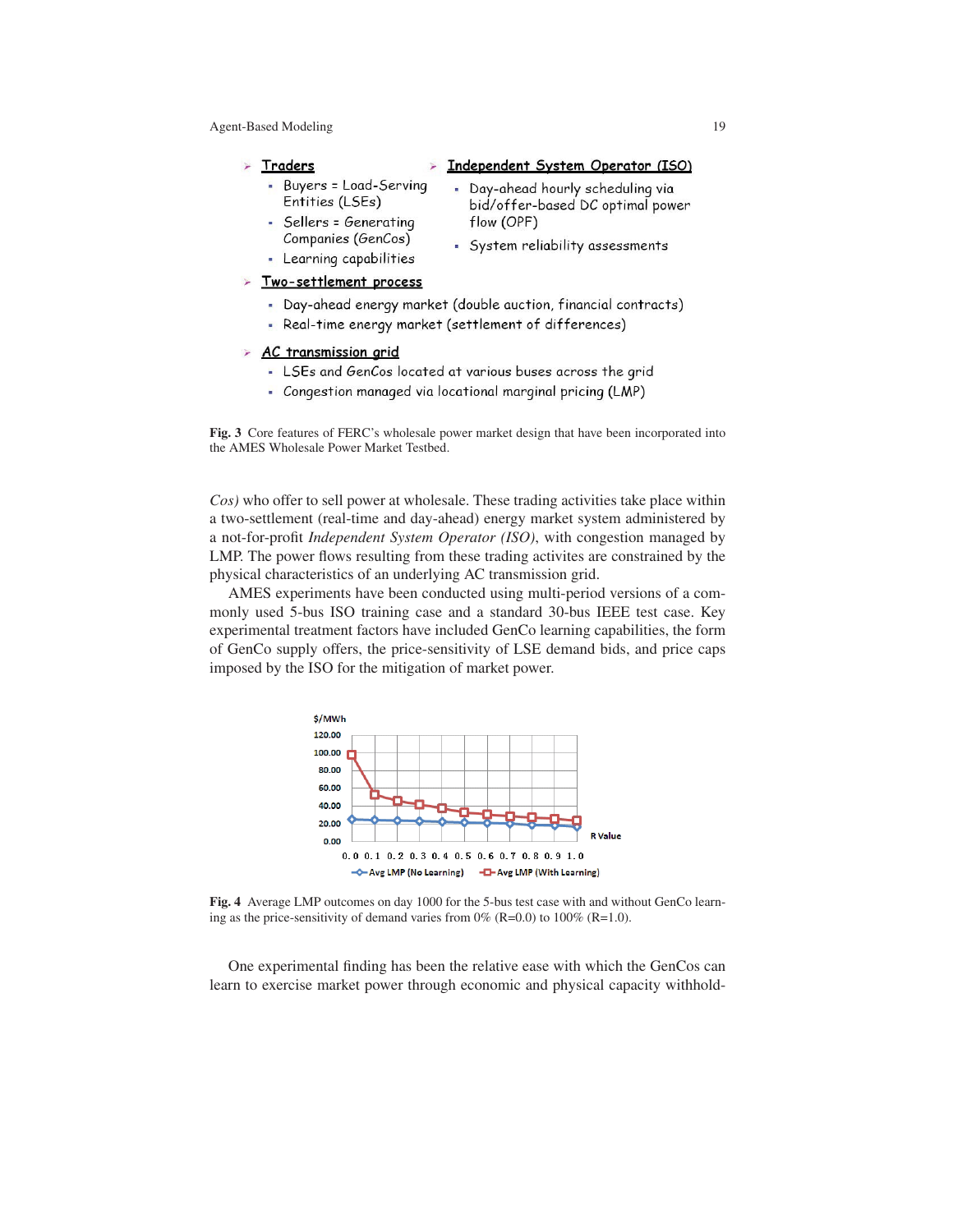ing, even when LSE demand bids are 100% price sensitive (Li et al. 2010). As seen in Fig. 4, this capacity withholding results in a rise in LMP levels that is particularly dramatic for treatments in which the price-sensitivity of demand is low.

Another experimental finding involves "ISO net surplus" collections in dayahead energy markets (Li and Tesfatsion 2011). *ISO net surplus* is determined each hour as the difference between the LMP payments received by the ISO from energy buyers (the LSEs) and the LMP payments distributed by the ISO to energy sellers (the GenCos). Congestion arising on a transmission grid in any hour necessarily results in separation between the LMPs at two or more transmission grid bus locations, which in turn necessarily results in a non-negative ISO net surplus collection for that hour.

As indicated by the experimental findings reported in Figs. 5 and 6, ISO net surplus and GenCo net earnings are simultaneously enhanced in circumstances *unfavorable* to market efficiency: namely, when demand exhibits low price sensitivity and GenCos have learning capabilities permitting them to exploit this lack of price sensitivity. The truly surprising finding here is just how substantial the net surplus collections of the not-for-profit ISO can be in these circumstances: similar in size to GenCo net earnings, and in some cases even exceeding GenCo net earnings.



Fig. 5 No-Learning Treatment: LSE payments, GenCo revenues, ISO net surplus, and GenCo net earnings on day 1000 for the benchmark (no learning) 5-bus test case as the price-sensitivity of demand varies from  $0\%$  (R=0.0) to  $100\%$  (R=1.0).



Fig. 6 Learning Treatment: Average LSE payments, GenCo revenues, ISO net surplus, and GenCo net earnings on day 1000 for the 5-bus test case with GenCo learning as the price-sensitivity of demand varies from  $0\%$  (R=0.0) to  $100\%$  (R=1.0).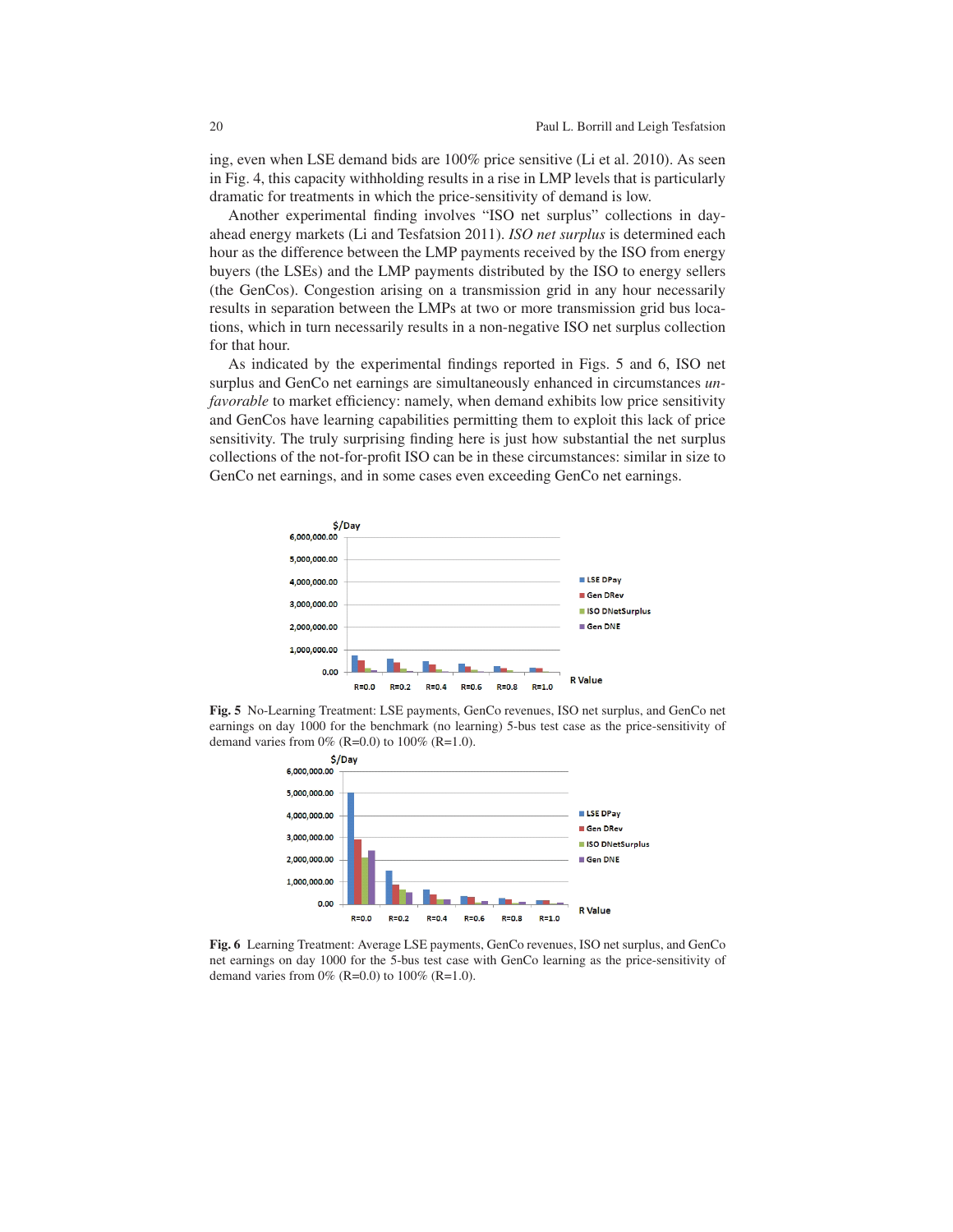Empirical investigations confirm that ISO net surplus collections in actual North American energy regions operating under LMP can indeed be substantial (Li and Tesfatsion 2010). For example, in 2008 these ISO net surplus collections ranged from US\$121 million in New England (ISO-NE) to US\$2.66 billion in the Mid-Atlantic States (PJM).

## *6.3 Agent-Based Storage and Management of Information*

A real-world example where ABM principles enable a dramatic simplification in system design is in the storage and management of information (Borrill 2005).



Fig. 7 A traditional enterprise information storage system. Raw resources on the left (storage devices) are utilized by subsystems that manage primary, secondary, tertiary and archival storage by means of various discrete functions that tend to be poorly integrated. Resulting resource utilization is shown on the right.

Enterprise information storage systems have traditionally been designed in a topdown manner by a human architect. This architect receives inputs in the form of system requirements, feasible technologies, and available products, from which a "blueprint" is created and presented to an *information technology (IT)* team for implementation.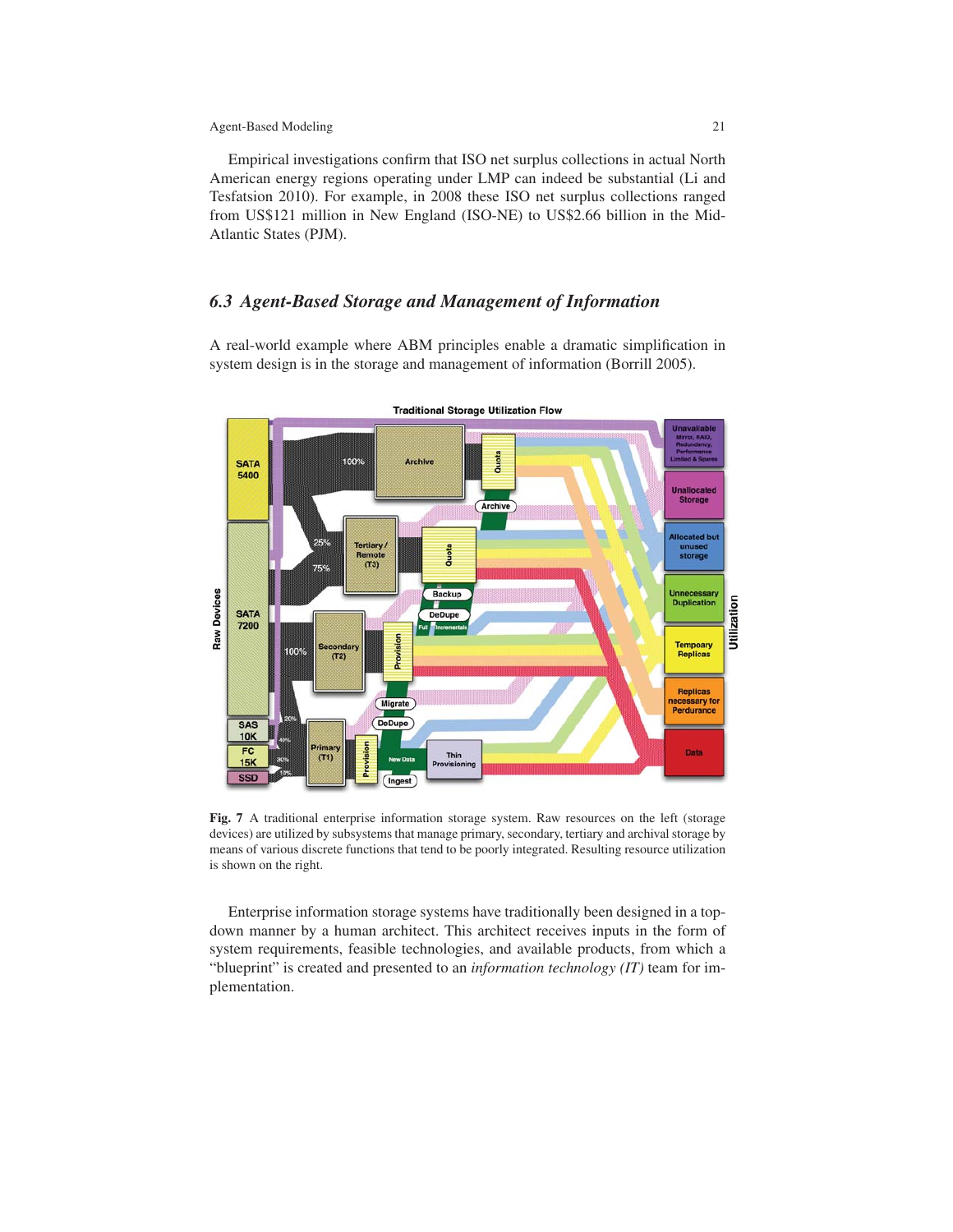Unfortunately we have now gone far beyond the ability of any individual expert or expert team to anticipate the evolving information storage requirements of a dynamic enterprise. As illustrated in Fig. 7, this has led in practice to the need to incrementally overlay existing storage systems with new functions, resulting in unwieldy and inefficient systems with hard-to-predict performance characteristics and brittle response to perturbations (failures, disasters, attacks).

The result is an on-going complexity crisis in the storage and IT industries. Chief information officers are frequently trapped between a rock and a hard place. They are compelled to employ and train an ever-increasing number of IT administrators to manage the overall operation of the many disparate subsystems comprising their information storage systems. Because of the centralized design of these systems, the administrators are naturally seduced into managing such systems from a single "crow's nest" perspective, a tactic popularly referred to as "all behind one pane of glass." The similarity between this centralized management design, the "clientserver" architectural style of most software engineers, and the God's-Eye-View (GEV) adopted in traditional systems modeling, is not coincidental.

The resulting price in complexity paid by this GEV design practice shows up when we try to scale these systems. Scaling increases the number, connectivity, and diversity of a system's elements, and results in cognitive overload for the administrators in the crow's nest whenever a non-routine failure or error occurs. This is particularly apparent during crises, such as equipment failures, natural disasters, and criminal/terrorist attacks (both physical and cyber).

A common defensive tactic has been to ensure there is only "one throat to choke," meaning that a single vendor is made responsible for the entire information-storage operation in order to eliminate finger-pointing when things inevitably go wrong. However, this tactic involves major risk because the vendor is then in a monopoly position relative to the enterprise; it can dictate prices for its services and products, and it can take its time when developing needed upgrades, because the enterprise is a captive customer.

What this traditional approach to information storage has done, in effect, is to build human administrators into the systems while at the same time reducing their achievable reliability. Human beings are notoriously error-prone and often induce failure modes by their own inadvertent actions. Human beings are also bandwidth limited; they have limited cognitive ability to respond appropriately to large system perturbations occurring in short periods of time. Traditional information storage systems are thus prone to disaster, and recovery from these disasters – particularly for large systems – has proven to be very complex and time-consuming. Moreover, recovery can involve significant collateral damage to the businesses involved as well as to the local economy as commercial operations are curtailed until these and other IT systems are restored to their intended state of operation.

A primary motivation for considering the redesign of traditional information storage systems has been to find a way to dramatically reduce the time to recover these systems after a disaster. Recognizing that information storage systems inevitably evolve into complex systems encompassing many distributed interacting subsystems, researchers have converged on an alternative architecture based on ABM de-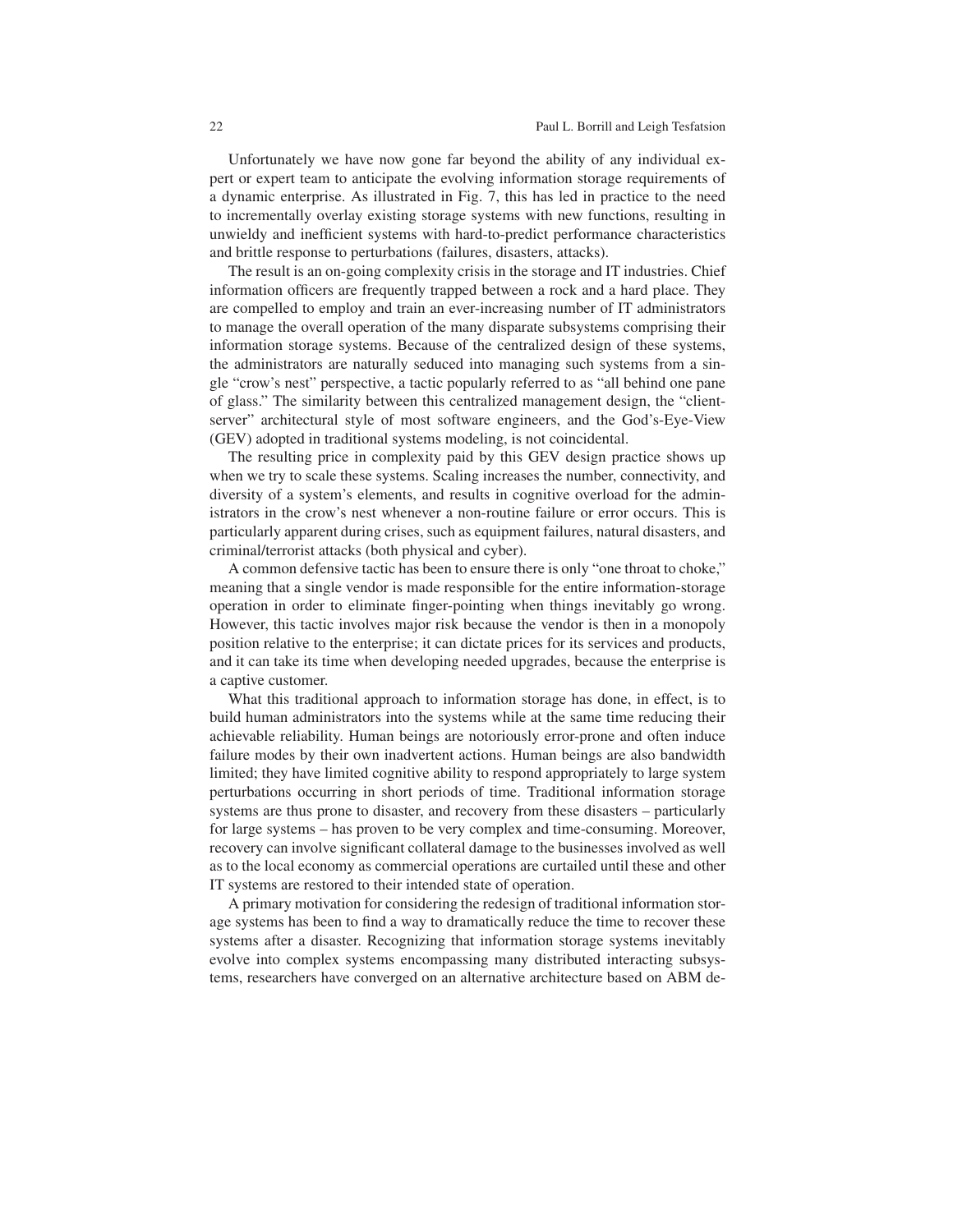sign principles to address the many "wicked" problems that occur in such environments (Borrill 2008).

This alternative ABM-based information storage system architecture is schematically depicted in Fig. 8. The architecture operates in a manner similar to a "network automaton" (Smith et al. 2009) in which resources grow and migrate as needed through an evolving network, driven by nearest-neighbor rendezvous and interactions. For the storage system, the individual (autonomous, encapsulated) storage cells represent the deployed units of hardware. Initially these storage cells are identical and substitutable. The system then auto-configures; storage cells form nearest-neighbor relationships with their peers and recursively build (and continue to evolve) the network topology. Given this physical infrastructure, it becomes trivial to deploy storage objects (files) over the infrastructure that are each treated as an agent – that is, as an abstract storage object encapsulating data, metadata, and if-then rules for (meta)data disposition conditional on the occurrence of certain events. Examples of such storage objects include regular files, virtual machine images, databases, and media such as pictures or movies.



Fig. 8 An enterprise information storage system based on ABM design principles. The resulting system has a substantially simpler architecture yet displays greater robustness to perturbations and greater adaptivity to the evolving needs of geographically dispersed human users. The heatmap expresses one form of emergent behavior, namely, the most-recently-used data remain at the front of the network while the least-recently-used data migrate to the rear of the network.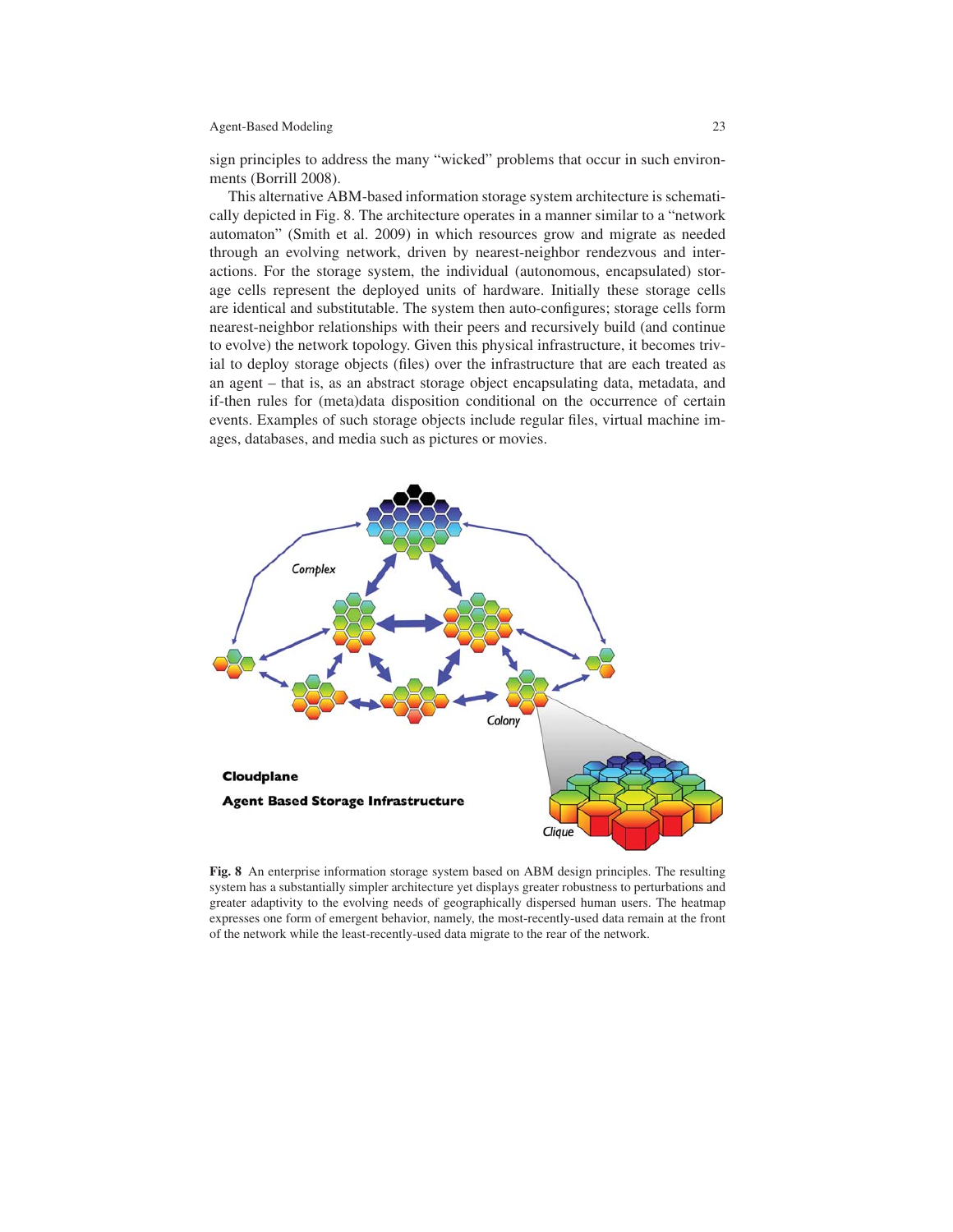The agents (storage objects) in the resulting ABM-based information storage system can freely roam, replicate, and evaporate down to some specifiable minimum number able to guarantee data persistence in the face of system perturbations. The relationship of an abstract file agent to its dynamically evolving set of peer replicas enables the ABM to respond in ways that no programmer or administrator would ever have the time, attention, or ingenuity to invent. Moreover, while the underlying methods that drive agent interactions can be exceedingly simple (ingest, push, pull, evaporate), they can also produce rich examples of emergent behaviors. For example, as indicated by the heatmap depiction in Fig. 8, data can migrate automatically across a system's resources (even if geographically distributed) on the basis of latest time of use, resulting in the creation of a self-tiered network.

Another advantage of information storage systems built in accordance with ABM principles is that their relatively simple architecture facilitates performance testing under normal lifecycle-management scenarios as well as under emergency disasterrecovery scenarios. In particular, it is relatively straightforward to copy the real system configuration into an ABM simulator that models the same resources, agents, and network topology (extracted from instrumentation in the real system), using the same rules as the real system.

This simulator can then be used to conduct various "what-if" experiments that would be prohibitively expensive or disruptive to carry out on the real system. For example, the simulator might be used to investigate the direct effects of system disturbances on bandwidth, capacity, and recovery time, and to provide guidance for improving the robustness of the system against such disturbances. It might also be used to improve system efficiency by identifying ways to reduce connectivity or resource usage while at the same time maintaining essentially the same service capabilities at levels visible to human users.

Furthermore, disaster preparedness in personnel training, emergency procedure planning, and other social phenomena under disaster scenarios could easily be built into the simulation. This would permit the testing of personnel responses to unusual events, including their necessary interactions with the data storage system as they initially evacuate their posts and as they later return to these posts to reinstate service to their customers.

# 7 Conclusion

This article has taken readers on a brief guided tour of ABM. Although applicability for the social sciences has been stressed, we have also touched on intriguing connections with ongoing methodological developments in constructive mathematics, computability theory, cosmology, and quantum physics.

It is perhaps unsettling to realize that the foundations of all of these disciplines are currently in ferment. The uncomfortable truth is that our universe is not the perfectly ordered and deterministic place envisioned by Laplace and Hilbert but the rich, unruly, and largely uncomputable world of Kurt Gödel, Alonzo Church, Alan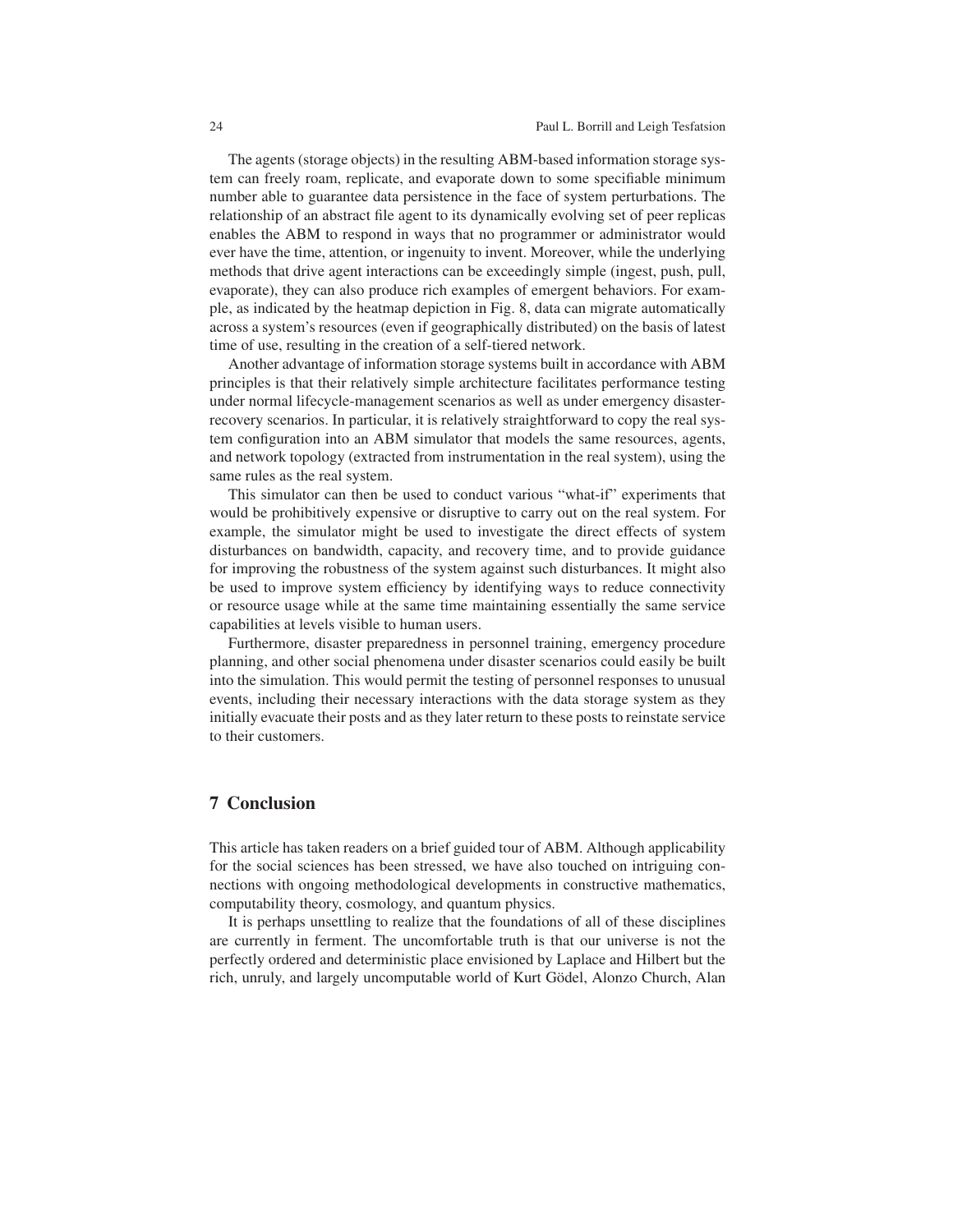Turing, Errett Bishop, and David Deutsch. What a wondrous development it would be if a methodology such as ABM, specifically designed for the study of complex interactive systems, were to enable common light to be shed across these seemingly disparate disciplines.

### Acknowledgements

The authors thank Rob Axtell, Julian Barbour, Daniel Goroff, Matheus Grasselli, Fotini Markopoulou, Simone Severini, and Lee Smolin for insightful discussions and kind generosity in responding to questions. The collaboration of Michael Honig and Kenneth Steiglitz on Fig. 1 is also gratefully acknowledged.

### References

- 1. Albert, Réka, and Albert-László Barabási (2002), "Statistical Mechanics of Complex Networks," *Reviews of Modern Physics* 74, January, 47–97.
- 2. Ambos-Spies, Klaus, and Peter A. Fejer (2006), "Degrees of Unsolvability," Unpublished Manuscript, March.
- 3. Axelrod, Robert, and Leigh Tesfatsion (2010), *On-Line Guide for Newcomers to Agent-Based Modeling in the Social Sciences*, www.econ.iastate.edu/tesfatsi/abmread.htm.
- 4. Axtell, Robert L. (2003), "Economics as Distributed Computation," pp. 3–23 in Hiroshi Deguchi, Keiki Takadama and Takao Terano, eds, *Meeting the Challenge of Social Problems via Agent-Based Simulation*, Springer, Tokyo, Japan.
- 5. Axtell, Robert L. (2001), "Effects of Interaction Topology and Activation Regime in Several Multi-Agent Systems," pp. 33-48 in Scott Moss and Paul Davidsson, eds., *Multi-Agent Based Simulation*, Lecture Notes in Computer Science, Volume 1979/2001, Springer-Verlag, Berlin/Heidelberg.
- 6. Barbour, Julian (2001), *The End of Time: The Next Revolution in Physics*, Oxford University Press, Oxford, UK.
- 7. Barbour, Julian (2009), *The Nature of Time*, March. http://arxiv.org/abs/0903.3489
- 8. Barr, Jason M., Troy Tassier, Leanne J. Ussher, Blake LeBaron, Shu-Heng Chen, and Shyam Sunder (2008), "The Future of Agent-Based Research in Economics: A Panel Discussion," *Eastern Economic Journal* 34, 550–565.
- 9. Batty, Michael (2005), *Cities and Complexity: Understanding Cities with Cellular Automata, Agent-Based Models, and Fractals*, MIT Press, Cambridge, MA.
- 10. Binder, Philippe (2008), "Theories of Almost Everthing," *Nature* 455, 884–885.
- 11. Borrill, Paul (2005), "Autopoietic File Systems: From Architectural Theory to Practical Implications," Vanguard Conference, San Francisco, January.
- 12. Borrill, Paul (2008), "Smart Data and Wicked Problems," Vanguard Conference, February, http://www.replicus.com/REPLICUS/Resources.html
- 13. Bridges, Douglas (2009), "Constructive Mathematics", *The Stanford Encyclopedia of Philosophy* (Summer 2009 Edition), Edward N. Zalta (ed.), plato.stanford.edu/archives/sum2009/entries/mathematics-constructive
- 14. Bridges, Douglas (1999), "Constructive Mathematics: A Foundation for Computable Analysis," *Theoretical Computer Science* 219, 95–109.
- 15. Chang, Myong-Hun, and Joseph E. Harrington, Jr. (2006), "Agent-Based Models of Organizations," Chapter 26 (pp. 1273–1337) in Leigh Tesfatsion and Kenneth L. Judd, eds, *op. cit.*.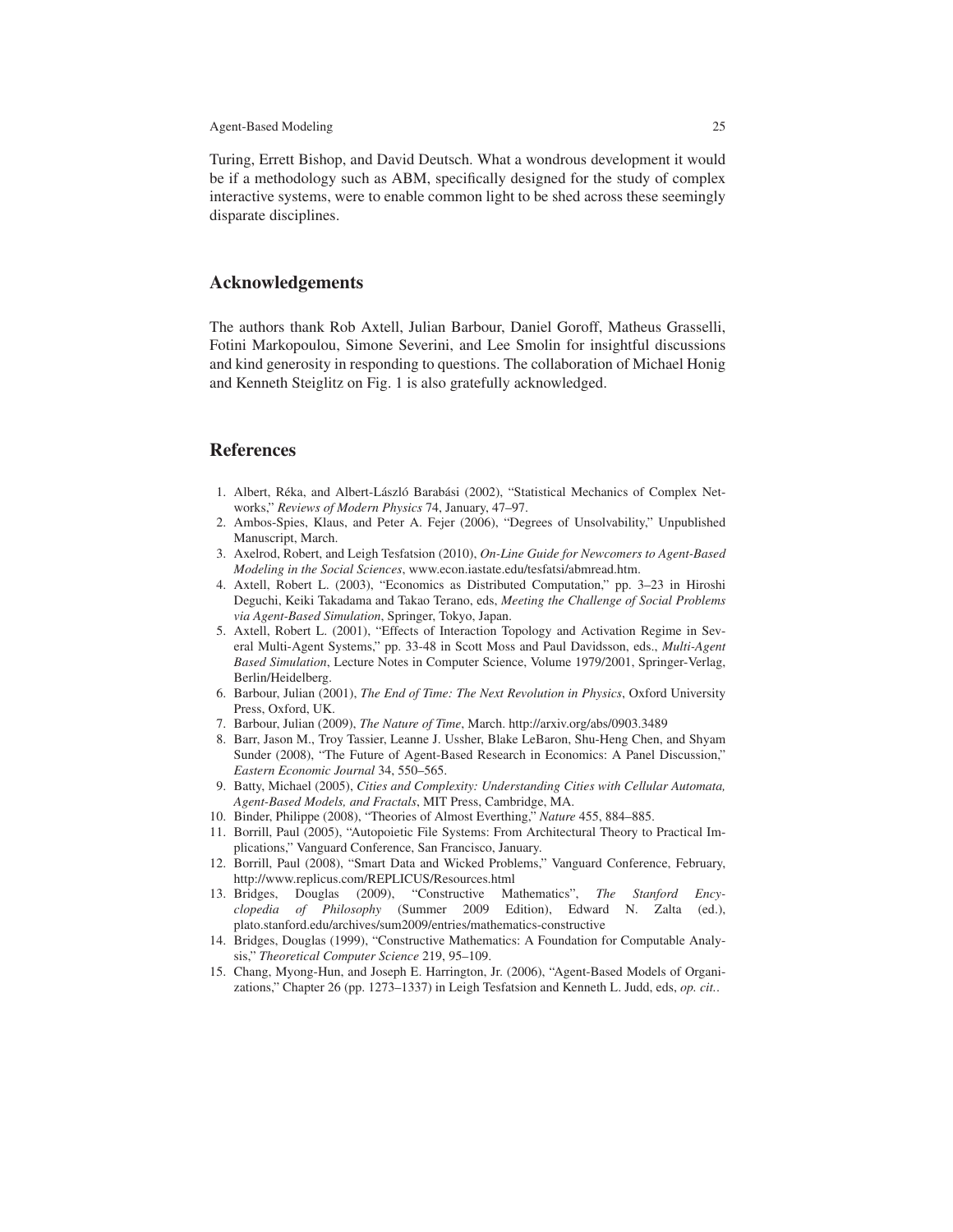- 16. Chen, Shu-Heng, and Bin-Tzong Chie (2007), "Modularity, Product Innovation, and Consumer Satisfaction: An Agent-Based Approach," pp. 1053-1062 in Hujun Yin, Peter Tino, Emilio Corchado, Will Bryne, and Xin Yao, eds., *Intelligent Data Engineering and Automated Learning – IDEAL 2007*, Springer-Verlag, Berlin/Heidelberg.
- 17. Cioppa, Thomas M., Thomas W. Lucas, and Susan M. Sanchez (2004), "Military Applications of Agent-Based Simulations," *Proceedings of the 36th Winter Simulation Conference*, New Orleans, Louisiana, 171–180.
- 18. Dalen, Dirk (2008), *Logic and Structure*, 4th Edition, Springer-Verlag, Berlin/Heidelberg.
- 19. Darema, Frederica (2005), "Grid Computing and Beyond: The Context of Dynamic Data Driven Applications Systems," *Proceedings of the IEEE: Special Issue on Grid Computing* 93(3), 692–697.
- 20. Dawid, Herbert (2006), "Agent-Based Models of Innovation and Technological Change," Chapter 25 (pp. 1235–1272) in Leigh Tesfatsion and Kenneth L. Judd, eds, *op. cit.*
- 21. Devaney, Robert L., and Linda Keen, eds., (1989), *Chaos and Fractals: The Mathematics Behind the Computer Graphics*, American Mathematical Society, Providence, RI.
- 22. Döring, Andreas, and Chris J. Isham (2010), "'What is a Thing?': Topos Theory in the Foundations of Physics," in Robert Coecke, ed., *New Structures for Physics*, Lecture Notes in Physics, Vol. 813, Springer, 753–937.
- 23. Eberbach, Eugene, Dina Goldin, and Peter Wegner (2004), "Turing's Ideas and Models of Computation, " pp. 159–194, in Christof Teuscher, ed., *Alan Turing: Life and Legacy of a Great Thinker*, Springer-Verlag, Berlin/Heidelberg.
- 24. Epstein, Joshua M. (2006), *Generative Social Science: Studies in Agent-Based Computational Modeling*, Princeton University Press, Princeton, NJ.
- 25. Farmer, J. Doyne, Martin Shubik, and Eric Smith (2005), "Economics: The Next Physical Science?" *Physics Today*, September, 37–42.
- 26. FERC (2003), *Notice of White Paper*, U.S. Federal Energy Regulatory Commission, Washington, D.C., April.
- 27. Gilbert, Nigel (2007), *Agent-Based Models*, Volume 153, Series: Quantitative Applications in the Social Sciences, SAGE Publications, Inc., London, UK.
- 28. Gilbert, Nigel, Andreas Pyka, and Petra Ahrweiler (2001), "Innovation Networks A Simulation Approach," *Journal of Artificial Societies and Social Simulation* 4(3). www.soc.surrey.ac.uk/JASSS/4/3/8.html
- 29. Goldin, Dina Q., Scott A. Smolka, and Peter Wegner, eds, (2006), *Interactive Computation: The New Paradigm*, Springer-Verlag, Berlin/Heidelberg.
- 30. Grimm, Volker, and Steven R. Railsback (2005), *Individual-Based Modeling and Ecology*, Princeton University Press, Princeton, NJ.
- 31. Herlihy, Maurice, and Nir Shavit (2008), *The Art of Multiprocessor Programming*, Morgan Kaufmann, Burlington, MA.
- 32. Huang, Jun, Nick R. Jennings, and John Fox (1995), "An Agent-Based Approach to Health Care Management," *Applied Artificial Intelligence* 9(4), 401–420.
- 33. Jennings, Nicholas R. (2000), "On Agent-Based Software Engineering," *Artificial Intelligence* 117, 277–296.
- 34. Joskow, Paul (2006), "Markets for power in the United States: An interim assessment," *The Energy Journal* 27(1), 1–36.
- 35. Laubenbacher, Reinhard, Abdul S. Jarrah, Henning Mortveit, and S.S. Ravi (2009), "A Mathematical Formalism for Agent-Based Modeling," pp. 160–176 in Robert A. Meyers, ed., *Encyclopedia of Complexity and Systems Science*, Springer-Verlag, Berlin/Heidelberg.
- 36. Laughlin, Robert B., and David Pines (2000), "The Theory of Everything," *Proceedings of the National Academy of Sciences, U.S.A.* 97(1), 28–31. http://www.pnas.org/content/97/1/28.abstract
- 37. Laughlin, Robert B., David Pines, Joerg Schmalian, Branko P. Stojkovic, and Peter Wolynes ´ (2000), "The Middle Way," *Proceedings of the National Academy of Sciences, U.S.A.* 97(1), 32–37.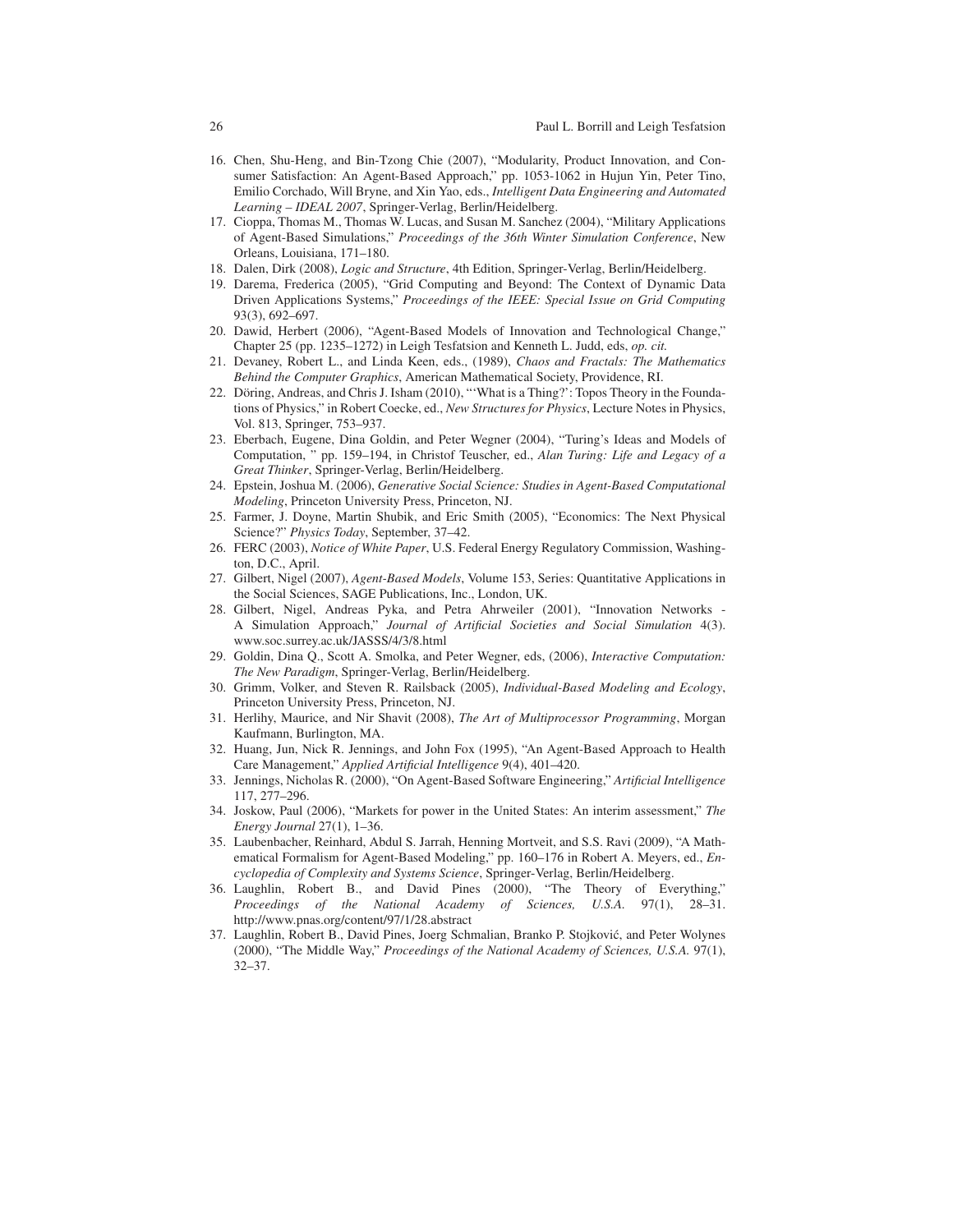- 38. LeBaron, Blake, and Leigh Tesfatsion (2008), "Modeling Macroeconomies as Open-Ended Dynamic Systems of Interacting Agents," *American Economic Review Papers & Proceedings*, 98(2), 246–250.
- 39. Li, Hongyan, Junjie Sun, and Leigh Tesfatsion (2010), "Testing Institutional Arrangements via Agent-Based Modeling: A U.S. Electricity Market Application", in Herbert Dawid and Willi Semmler, eds, *Computational Methods in Economic Dynamics*, Springer-Verlag, Berlin/Heidelberg.
- 40. Li, Hongyan, and Leigh Tesfatsion (2011), "ISO Net Surplus Collection and Allocation in Wholesale Power Markets under Locational Marginal Pricing," *IEEE Transactions on Power Systems* 26(2), 627–641.
- 41. MacLane, Saunders (1998), *Categories for the Working Mathematician*, Second Edition, Springer-Verlag, New York, NY.
- 42. Macy, Michael W., and Robert Willer (2002), "From Factors to Actors: Computational Sociology and Agent-Based Modeling," *Annual Review of Sociology* 28, 143–166.
- 43. Markopoulou, Fotini (2000), "The Internal Description of a Causal Set: What the Universe Looks Like from the Inside," *Communications in Mathematical Physics* 211(3), 559–583. http://arxiv.org/abs/gr-qc/9811053.
- 44. Markosian, Ned (2010), *Time*, Stanford Encyclopedia of Philosophy, http://plato.stanford.edu/entries/time/
- 45. Nagel, Kai, and Peter Wagner (2006), *Traffic Flow: Approaches to Modelling and Control*, John Wiley & Sons, New York, NY.
- 46. Newth, David, and David Cornforth (2009), "Asynchronous Spatial Evolutionary Games," *BioSystems* 95(2), 120–129. http://www.ncbi.nlm.nih.gov/pubmed/18926874
- 47. Parker, Dawn C., Steven M. Manson, Marco A. Janssen, Matthew J. Hoffman, and Peter Deadman (2003), "Multi-Agent Systems for the Simulation of Land-Use and Land-Cover Change: A Review," *Annals of the Association of American Geographers* 93(2), 314–337.
- 48. Prasse, Michael, and Peter Rittgen (1998), "Why Church's Thesis Still Holds: Some Notes on Peter Wegner's Tracts on Interaction and Computability," *The Computer Journal* 41, 357–362.
- 49. Price, Hew (1996), *Time's Arrow & Archimedes' Point*, Oxford University Press, Oxford, UK. http://www.usyd.edu.au/time/price/TAAP.html
- 50. Rovelli, Carlo (1996), "Relational Quantum Mechanics," *International Journal of Theoretical Physics* 35, 1637–1678.
- 51. Rovelli, Carlo (2008), "Forget Time." http://www.fqxi.org/community/forum/topic/237
- 52. Smerlak, Matteo (2006), "Relational Quantum Mechanics," Internship Report, Ecole normale supérieure de Lyon, September 17.
- 53. Smith, Adam (1776), *An Inquiry into the Nature and Causes of the Wealth of Nations*, reprinted in 1976 by William B. Todd, ed., Glasgow Edition of the Works and Correspondence of Adam Smith, Volume 1, Oxford University Press, Oxford, UK.
- 54. Smith, David M.D., Jukka-Pekka Onnela, Chiu Fan Lee, Mark Fricker, and Neil F. Johnson (2009), "Network Automata: Coupling Structure and Function in Real-World Networks," arXiv:physics/0701307v3[physics.soc-ph]
- 55. Smolin, Lee (2002), *Three Roads to Quantum Gravity*, Basic Books, New York, NY.
- 56. Soare, Robert I. (1996), "Computability and Recursion," *Bulletin of Symbolic Logic* 2, 284– 321.
- 57. Strogatz, Steven (2003), *Sync: The Emerging Science of Spontaneous Order*, 1st Edition, Hyperion, New York, NY.
- 58. Tesfatsion, Leigh, and Kenneth L. Judd, eds, (2006), *Handbook of Computational Economics: Volume 2, Agent-Based Computational Economics*, Handbook in Economics Series, North-Holland/Elsevier, Amsterdam, The Netherlands.
- 59. Tesfatsion, Leigh (2010a), *Agent-Based Computational Economics (ACE) Homepage*, www.econ.iastate.edu/tesfatsi/ace.htm<br>Tesfatsion, Leigh (2010b), *ACE/CAS*
- 60. Tesfatsion, Leigh (2010b), *ACE/CAS General Software and Toolkits*, www.econ.iastate.edu/tesfatsi/acecode.htm
- 61. Tesfatsion, Leigh (2010c), *Verification and Empirical Validation of Agent-Based Computational Models*, www.econ.iastate.edu/tesfatsi/EmpValid.htm